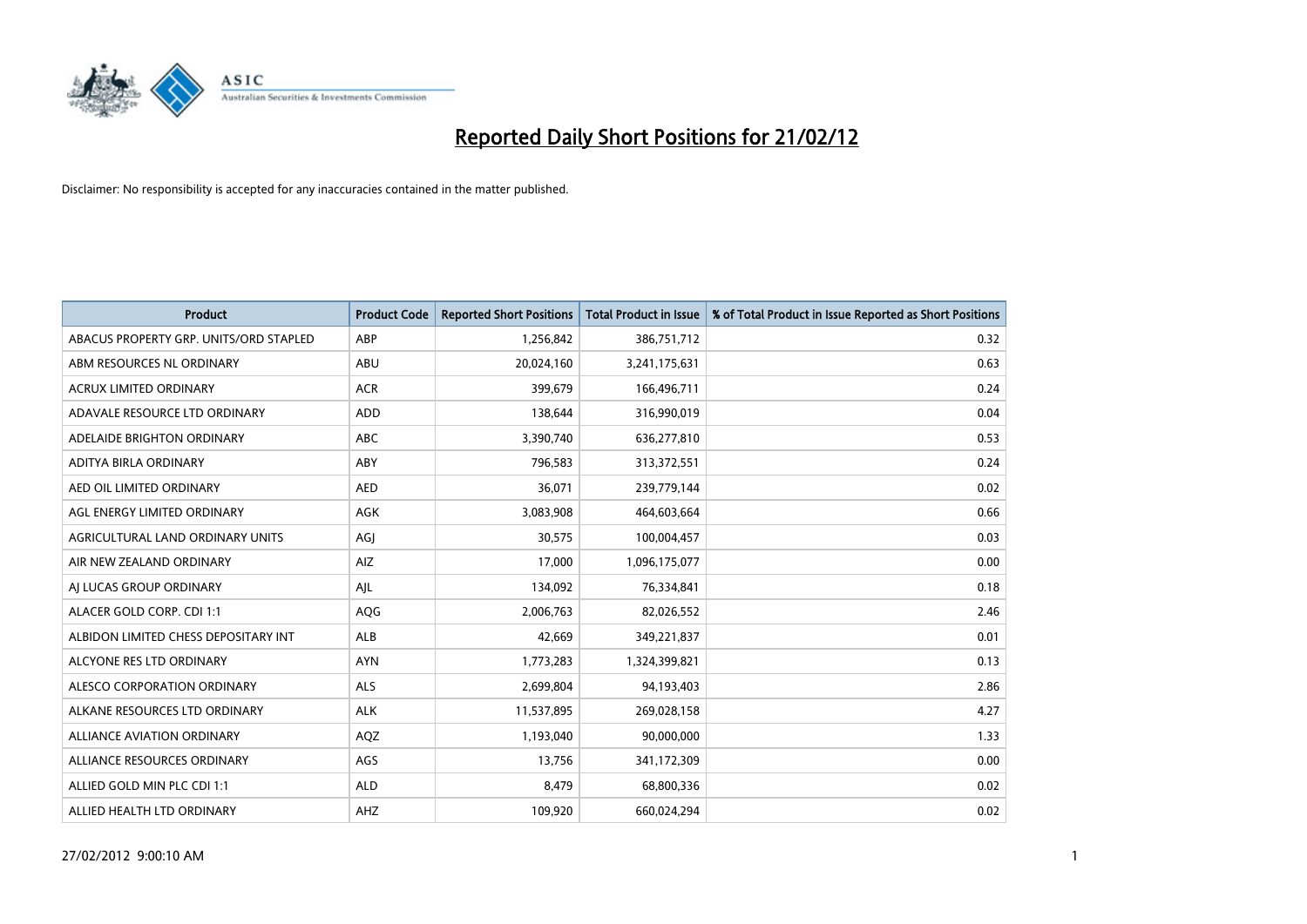

| Product                                 | <b>Product Code</b> | <b>Reported Short Positions</b> | <b>Total Product in Issue</b> | % of Total Product in Issue Reported as Short Positions |
|-----------------------------------------|---------------------|---------------------------------|-------------------------------|---------------------------------------------------------|
| ALTONA MINING LTD ORDINARY              | <b>AOH</b>          | 795,425                         | 518,757,704                   | 0.15                                                    |
| ALUMINA LIMITED ORDINARY                | <b>AWC</b>          | 44,955,460                      | 2,440,196,187                 | 1.85                                                    |
| AMADEUS ENERGY ORDINARY                 | AMU                 | 454,000                         | 274,786,018                   | 0.17                                                    |
| AMALGAMATED HOLDINGS ORDINARY           | <b>AHD</b>          | 20,914                          | 157,533,146                   | 0.01                                                    |
| AMCOR LIMITED ORDINARY                  | AMC                 | 5,242,397                       | 1,206,684,923                 | 0.42                                                    |
| AMP LIMITED ORDINARY                    | AMP                 | 10,909,910                      | 2,854,672,784                 | 0.38                                                    |
| AMPELLA MINING ORDINARY                 | <b>AMX</b>          | 1,013,756                       | 205,985,108                   | 0.49                                                    |
| ANSELL LIMITED ORDINARY                 | <b>ANN</b>          | 3,145,806                       | 130,656,668                   | 2.41                                                    |
| ANTARES ENERGY LTD ORDINARY             | AZZ                 | 162,021                         | 260,000,000                   | 0.06                                                    |
| ANZ BANKING GRP LTD ORDINARY            | ANZ                 | 16,828,673                      | 2,679,126,626                 | 0.62                                                    |
| APA GROUP STAPLED SECURITIES            | APA                 | 15,342,366                      | 639,334,625                   | 2.41                                                    |
| APEX MINERALS NL ORDINARY               | AXM                 | 885,146                         | 5,550,243,713                 | 0.02                                                    |
| APN EUROPEAN RETAIL UNITS STAPLED SEC.  | <b>AEZ</b>          | 11,832                          | 544,910,660                   | 0.00                                                    |
| APN NEWS & MEDIA ORDINARY               | <b>APN</b>          | 24,769,572                      | 630,211,415                   | 3.93                                                    |
| AQUARIUS PLATINUM. ORDINARY             | <b>AOP</b>          | 5,043,710                       | 470,312,578                   | 1.06                                                    |
| AQUILA RESOURCES ORDINARY               | <b>AQA</b>          | 5,958,199                       | 411,804,442                   | 1.40                                                    |
| ARAFURA RESOURCE LTD ORDINARY           | ARU                 | 12,514,210                      | 367,980,342                   | 3.39                                                    |
| ARB CORPORATION ORDINARY                | ARP                 | 25,149                          | 72,481,302                    | 0.02                                                    |
| ARDENT LEISURE GROUP STAPLED SECURITIES | AAD                 | 1,322,207                       | 324,236,390                   | 0.41                                                    |
| ARISTOCRAT LEISURE ORDINARY             | ALL                 | 20,008,715                      | 543,181,024                   | 3.66                                                    |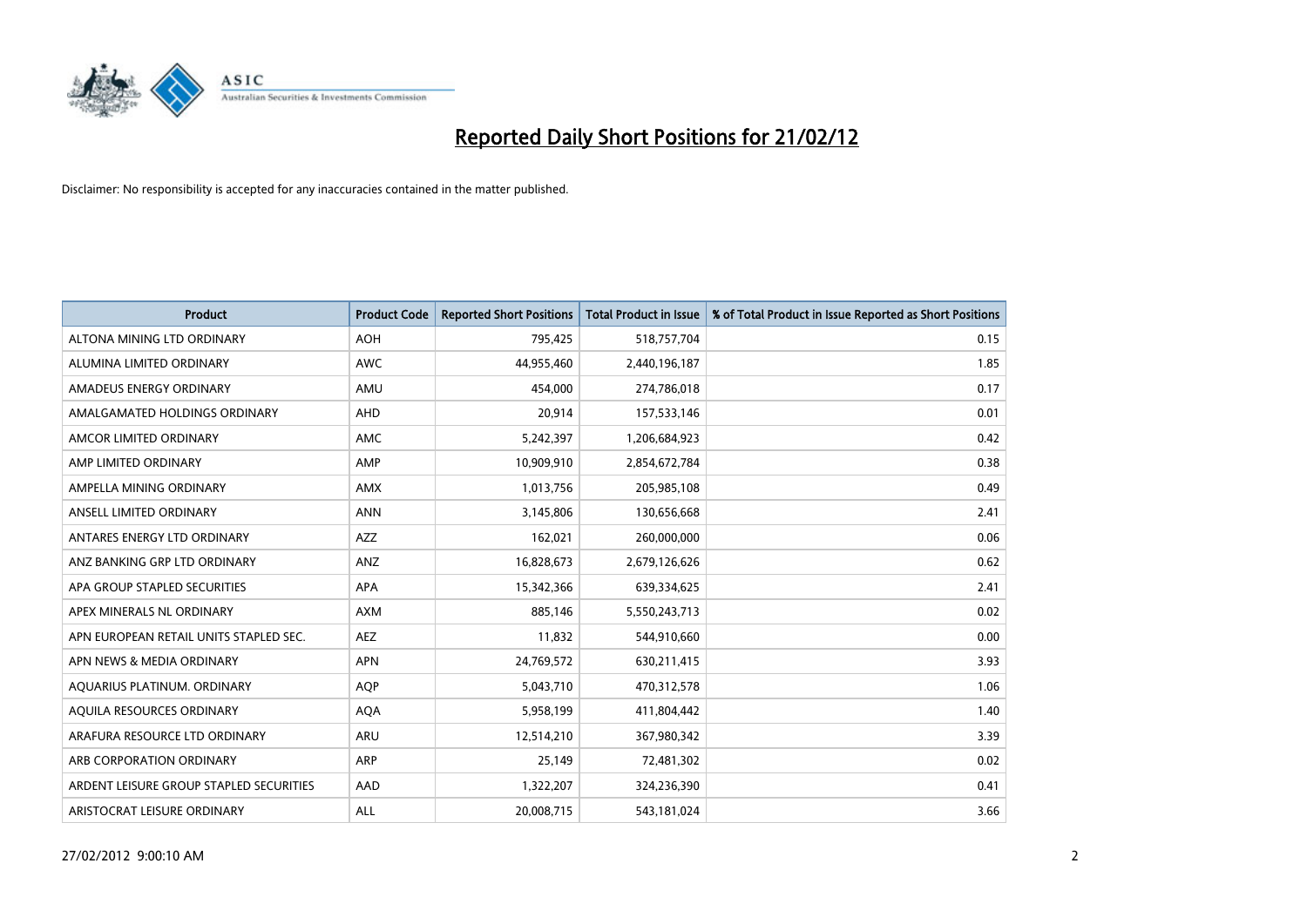

| <b>Product</b>                          | <b>Product Code</b> | <b>Reported Short Positions</b> | <b>Total Product in Issue</b> | % of Total Product in Issue Reported as Short Positions |
|-----------------------------------------|---------------------|---------------------------------|-------------------------------|---------------------------------------------------------|
| ASCIANO LIMITED ORDINARY                | <b>AIO</b>          | 5,824,533                       | 975,385,664                   | 0.57                                                    |
| ASG GROUP LIMITED ORDINARY              | ASZ                 | 155,478                         | 171,456,889                   | 0.09                                                    |
| ASPEN GROUP ORD/UNITS STAPLED           | <b>APZ</b>          | 1,060,755                       | 591,084,183                   | 0.17                                                    |
| ASPIRE MINING LTD ORDINARY              | <b>AKM</b>          | 583,124                         | 620,594,556                   | 0.08                                                    |
| <b>ASTON RES LTD ORDINARY</b>           | <b>AZT</b>          | 879,666                         | 204,668,861                   | 0.43                                                    |
| ASTRO JAP PROP GROUP STAPLED SECURITIES | AJA                 | 40,414                          | 58,445,002                    | 0.06                                                    |
| ASX LIMITED ORDINARY                    | ASX                 | 2,065,846                       | 175,136,729                   | 1.19                                                    |
| ATLAS IRON LIMITED ORDINARY             | <b>AGO</b>          | 15,683,982                      | 894,859,560                   | 1.73                                                    |
| AUCKLAND INTERNATION ORDINARY           | AIA                 | 39,998                          | 1,327,230,189                 | 0.00                                                    |
| <b>AURORA OIL &amp; GAS ORDINARY</b>    | <b>AUT</b>          | 8,187,705                       | 411,655,343                   | 1.98                                                    |
| AUSDRILL LIMITED ORDINARY               | ASL                 | 669,816                         | 303,288,155                   | 0.22                                                    |
| AUSENCO LIMITED ORDINARY                | AAX                 | 1,242,647                       | 123,258,843                   | 1.00                                                    |
| AUSGOLD LIMITED ORDINARY                | <b>AUC</b>          | 27,600                          | 120,488,473                   | 0.02                                                    |
| <b>AUSTAL LIMITED ORDINARY</b>          | ASB                 | 330,840                         | 188,069,638                   | 0.18                                                    |
| AUSTAR UNITED ORDINARY                  | <b>AUN</b>          | 12,005,932                      | 1,271,505,737                 | 0.94                                                    |
| AUSTBROKERS HOLDINGS ORDINARY           | <b>AUB</b>          | 2                               | 55,545,576                    | 0.00                                                    |
| AUSTIN ENGINEERING ORDINARY             | ANG                 | 55,943                          | 72,314,403                    | 0.07                                                    |
| <b>AUSTRALAND ASSETS ASSETS</b>         | AAZPB               | 1,168                           | 2,750,000                     | 0.04                                                    |
| AUSTRALAND PROPERTY STAPLED SECURITY    | <b>ALZ</b>          | 1,283,112                       | 576,846,597                   | 0.22                                                    |
| AUSTRALIAN AGRICULT. ORDINARY           | AAC                 | 806,726                         | 312,861,135                   | 0.25                                                    |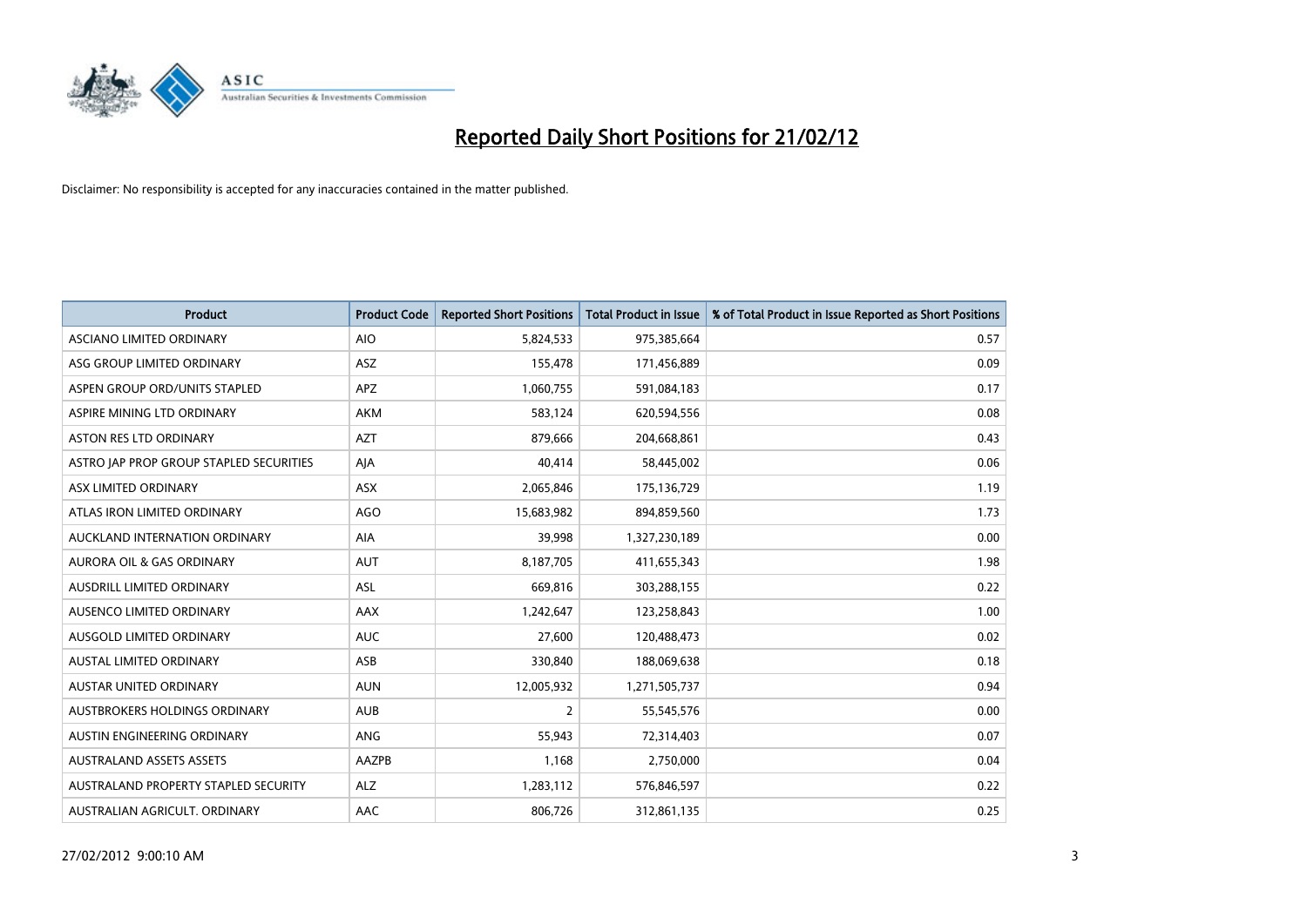

| <b>Product</b>                       | <b>Product Code</b> | <b>Reported Short Positions</b> | <b>Total Product in Issue</b> | % of Total Product in Issue Reported as Short Positions |
|--------------------------------------|---------------------|---------------------------------|-------------------------------|---------------------------------------------------------|
| <b>AUSTRALIAN EDUCATION UNITS</b>    | <b>AEU</b>          | 625,000                         | 175,465,397                   | 0.36                                                    |
| AUSTRALIAN INFRASTR, UNITS/ORDINARY  | <b>AIX</b>          | 12,639,529                      | 620,733,944                   | 2.02                                                    |
| AUSTRALIAN MINES LTD ORDINARY        | <b>AUZ</b>          | 1,400,000                       | 636,910,317                   | 0.22                                                    |
| AUSTRALIAN PHARM, ORDINARY           | API                 | 305,582                         | 488,115,883                   | 0.06                                                    |
| AUTOMOTIVE HOLDINGS ORDINARY         | AHE                 | 4,451                           | 260,579,682                   | 0.00                                                    |
| AVEXA LIMITED ORDINARY               | <b>AVX</b>          | 243,657                         | 847,688,779                   | 0.03                                                    |
| AWE LIMITED ORDINARY                 | <b>AWE</b>          | 1,970,570                       | 521,871,941                   | 0.38                                                    |
| AZIMUTH RES LTD ORDINARY             | <b>AZH</b>          | 95,119                          | 383,075,724                   | 0.03                                                    |
| AZUMAH RESOURCES ORDINARY            | <b>AZM</b>          | 3,529,514                       | 282,020,356                   | 1.25                                                    |
| <b>BANDANNA ENERGY ORDINARY</b>      | <b>BND</b>          | 3,215,198                       | 528,481,199                   | 0.61                                                    |
| BANK OF QUEENSLAND. ORDINARY         | <b>BOQ</b>          | 7,544,974                       | 229,598,329                   | 3.28                                                    |
| <b>BASE RES LIMITED ORDINARY</b>     | <b>BSE</b>          | 1,205,445                       | 460,440,029                   | 0.26                                                    |
| BATHURST RESOURCES ORDINARY          | <b>BTU</b>          | 8,709,199                       | 691,447,997                   | 1.26                                                    |
| <b>BAUXITE RESOURCE LTD ORDINARY</b> | <b>BAU</b>          | 12,000                          | 235,379,896                   | 0.01                                                    |
| <b>BC IRON LIMITED ORDINARY</b>      | <b>BCI</b>          | 290,025                         | 103,711,000                   | 0.28                                                    |
| BEACH ENERGY LIMITED ORDINARY        | <b>BPT</b>          | 20,363,621                      | 1,112,199,119                 | 1.83                                                    |
| BEADELL RESOURCE LTD ORDINARY        | <b>BDR</b>          | 4,809,085                       | 657,906,946                   | 0.74                                                    |
| BENDIGO AND ADELAIDE ORDINARY        | <b>BEN</b>          | 6,279,820                       | 384, 372, 554                 | 1.62                                                    |
| BERKELEY RESOURCES ORDINARY          | <b>BKY</b>          | 179,238                         | 174,298,273                   | 0.10                                                    |
| BETASHARES ASX RES ETF UNITS         | <b>ORE</b>          | 93,570                          | 4,220,217                     | 2.22                                                    |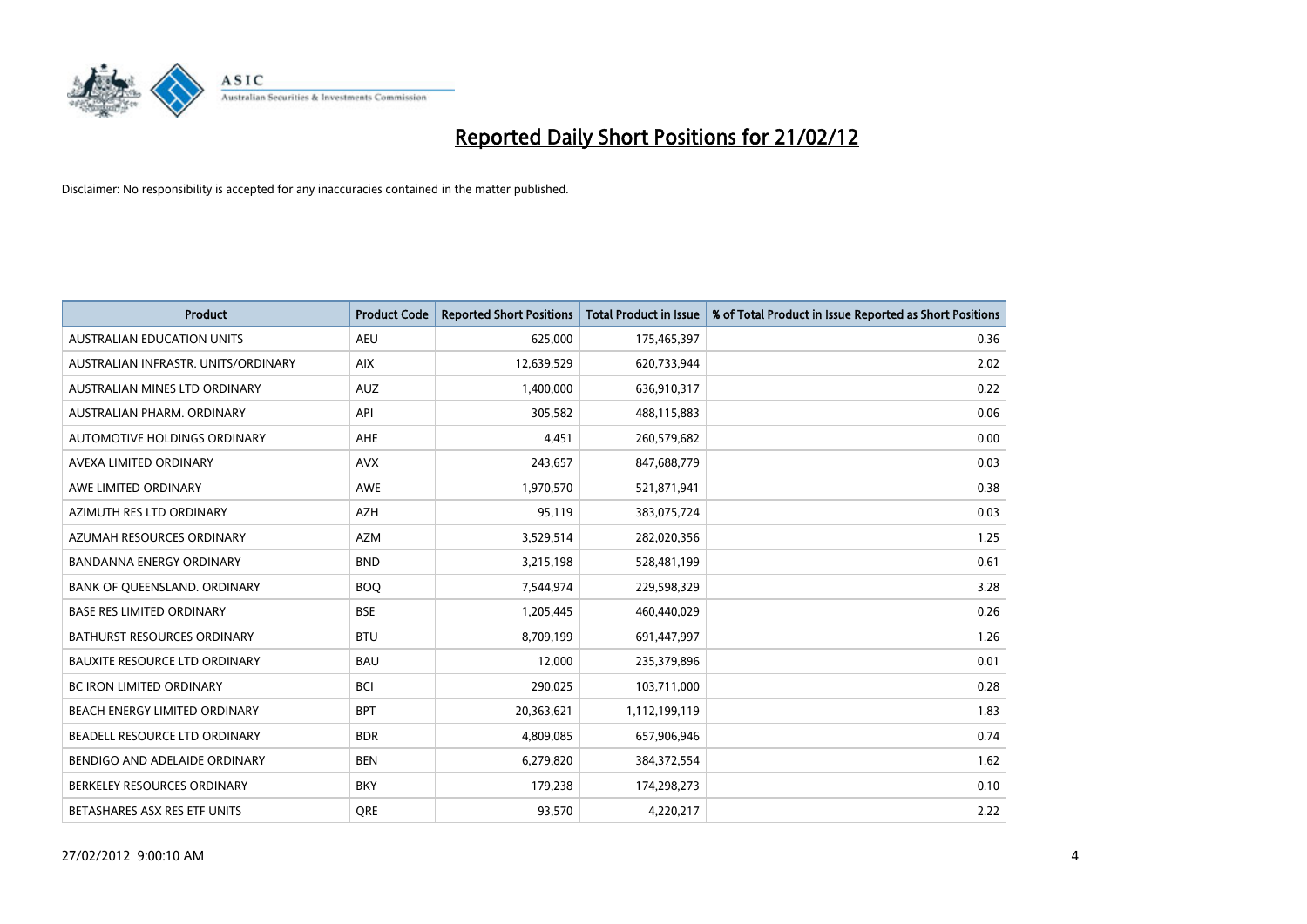

| <b>Product</b>                       | <b>Product Code</b> | <b>Reported Short Positions</b> | <b>Total Product in Issue</b> | % of Total Product in Issue Reported as Short Positions |
|--------------------------------------|---------------------|---------------------------------|-------------------------------|---------------------------------------------------------|
| <b>BHP BILLITON LIMITED ORDINARY</b> | <b>BHP</b>          | 20,735,387                      | 3,211,691,105                 | 0.61                                                    |
| <b>BILLABONG ORDINARY</b>            | <b>BBG</b>          | 28,028,623                      | 255,102,103                   | 10.96                                                   |
| <b>BIOTA HOLDINGS ORDINARY</b>       | <b>BTA</b>          | 1,764,064                       | 181,703,711                   | 0.96                                                    |
| <b>BISALLOY STEEL ORDINARY</b>       | <b>BIS</b>          | 84,480                          | 43,291,509                    | 0.20                                                    |
| BKI INVESTMENT LTD ORDINARY          | BKI                 | 508                             | 425,549,573                   | 0.00                                                    |
| <b>BLACKTHORN RESOURCES ORDINARY</b> | <b>BTR</b>          | 35,848                          | 122,918,000                   | 0.03                                                    |
| <b>BLUESCOPE STEEL LTD ORDINARY</b>  | BSL                 | 31,208,665                      | 3,349,185,247                 | 0.93                                                    |
| <b>BOART LONGYEAR ORDINARY</b>       | <b>BLY</b>          | 3,755,179                       | 461,163,412                   | 0.82                                                    |
| <b>BOOM LOGISTICS ORDINARY</b>       | <b>BOL</b>          | 352,835                         | 468,663,585                   | 0.07                                                    |
| <b>BORAL LIMITED, ORDINARY</b>       | <b>BLD</b>          | 29,466,145                      | 744,729,957                   | 3.93                                                    |
| BOTSWANA METALS LTD ORDINARY         | <b>BML</b>          | 7,000                           | 143,717,013                   | 0.00                                                    |
| <b>BRADKEN LIMITED ORDINARY</b>      | <b>BKN</b>          | 4,307,528                       | 166,624,800                   | 2.57                                                    |
| <b>BRAMBLES LIMITED ORDINARY</b>     | <b>BXB</b>          | 15,719,873                      | 1,480,393,689                 | 1.03                                                    |
| BREVILLE GROUP LTD ORDINARY          | <b>BRG</b>          | 2,739                           | 130,095,322                   | 0.00                                                    |
| <b>BRICKWORKS LIMITED ORDINARY</b>   | <b>BKW</b>          | 37,611                          | 147,567,333                   | 0.03                                                    |
| <b>BROCKMAN RESOURCES ORDINARY</b>   | <b>BRM</b>          | 205,303                         | 144,853,151                   | 0.13                                                    |
| BT INVESTMENT MNGMNT ORDINARY        | <b>BTT</b>          | 206,388                         | 267,906,977                   | 0.08                                                    |
| <b>BURU ENERGY ORDINARY</b>          | <b>BRU</b>          | 6,281,017                       | 234,204,477                   | 2.68                                                    |
| <b>BWP TRUST ORDINARY UNITS</b>      | <b>BWP</b>          | 536,867                         | 520,012,793                   | 0.09                                                    |
| CABCHARGE AUSTRALIA ORDINARY         | CAB                 | 564,906                         | 120,437,014                   | 0.46                                                    |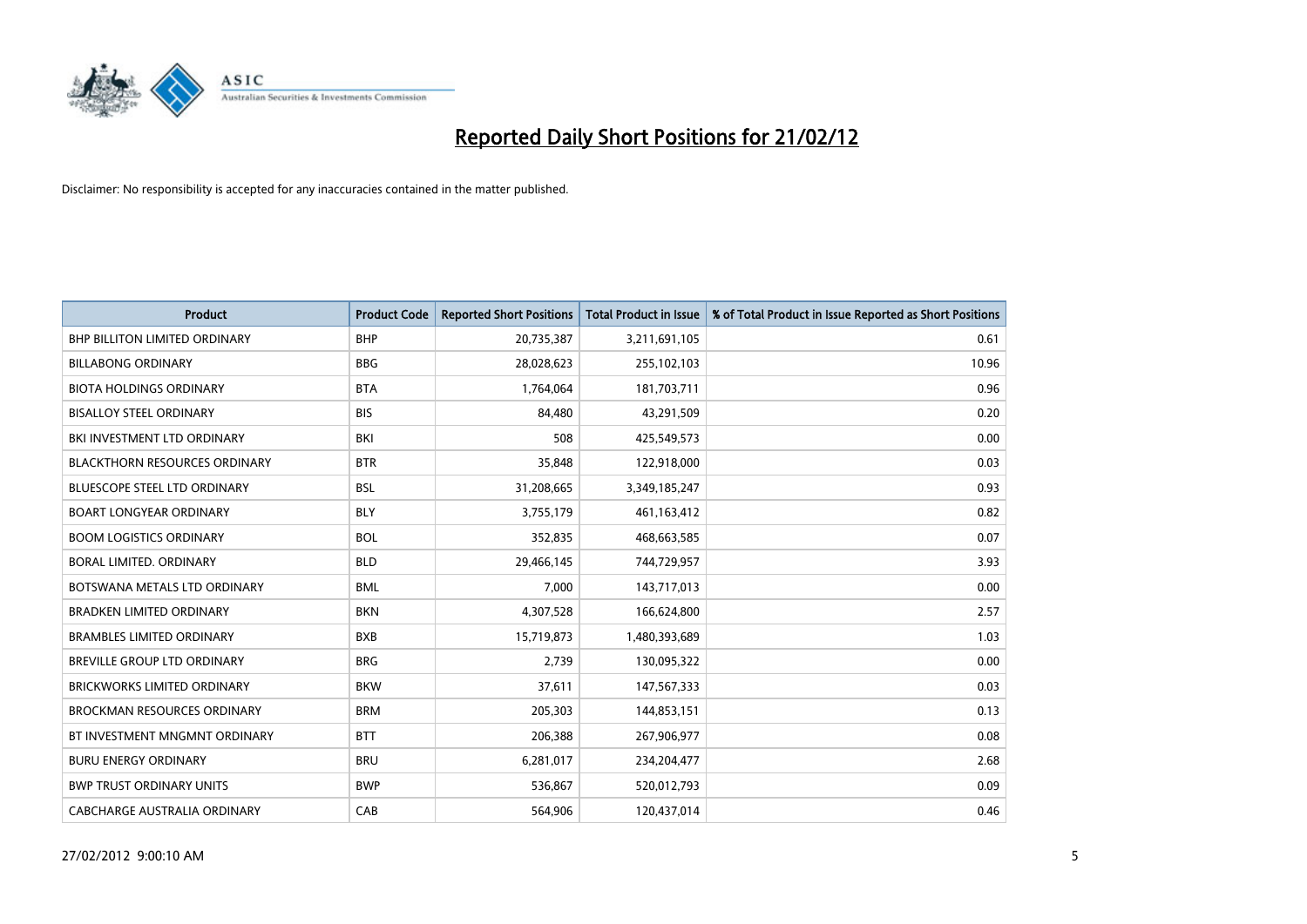

| <b>Product</b>                             | <b>Product Code</b> | <b>Reported Short Positions</b> | <b>Total Product in Issue</b> | % of Total Product in Issue Reported as Short Positions |
|--------------------------------------------|---------------------|---------------------------------|-------------------------------|---------------------------------------------------------|
| CALTEX AUSTRALIA ORDINARY                  | <b>CTX</b>          | 5,918,007                       | 270,000,000                   | 2.17                                                    |
| <b>CAMPBELL BROTHERS ORDINARY</b>          | <b>CPB</b>          | 1,641,631                       | 67,503,411                    | 2.43                                                    |
| CAPE LAMBERT RES LTD ORDINARY              | <b>CFE</b>          | 392,790                         | 689,108,792                   | 0.05                                                    |
| CAR PARK TECH LTD ORDINARY                 | <b>CPZ</b>          | 90,000                          | 133,358,602                   | 0.07                                                    |
| CARABELLA RES LTD ORDINARY                 | <b>CLR</b>          | 5,000                           | 133,642,797                   | 0.00                                                    |
| <b>CARBON ENERGY ORDINARY</b>              | <b>CNX</b>          | 323,957                         | 768,960,293                   | 0.04                                                    |
| <b>CARDNO LIMITED ORDINARY</b>             | CDD                 | 836,563                         | 123,929,154                   | 0.67                                                    |
| CARDNO LIMITED RIGHTS 29-FEB-12            | <b>CDDR</b>         | 9,091                           | 13,565,067                    | 0.07                                                    |
| CARNARVON PETROLEUM ORDINARY               | <b>CVN</b>          | 736,512                         | 694,594,634                   | 0.10                                                    |
| <b>CARNEGIE WAVE ENERGY ORDINARY</b>       | <b>CWE</b>          | 83,000                          | 1,021,487,627                 | 0.01                                                    |
| CARPATHIAN RESOURCES ORDINARY              | <b>CPN</b>          | 75,000                          | 304,535,101                   | 0.02                                                    |
| CARPENTARIA EXP. LTD ORDINARY              | CAP                 | 9,777                           | 98,991,301                    | 0.01                                                    |
| CARSALES.COM LTD ORDINARY                  | <b>CRZ</b>          | 13,890,041                      | 233,264,223                   | 5.94                                                    |
| <b>CASH CONVERTERS ORDINARY</b>            | CCV                 | 89,295                          | 379,761,025                   | 0.02                                                    |
| <b>CASPIAN OIL &amp; GAS ORDINARY</b>      | CIG                 | 50,000                          | 1,331,500,513                 | 0.00                                                    |
| CASSINI RESOURCES ORDINARY                 | <b>CZI</b>          | 700,000                         | 17,000,000                    | 4.12                                                    |
| <b>CELLNET GROUP ORDINARY</b>              | <b>CLT</b>          | 1,342                           | 60,978,107                    | 0.00                                                    |
| CENTRAL PETROLEUM ORDINARY                 | <b>CTP</b>          | 9,102,364                       | 1,253,376,265                 | 0.73                                                    |
| <b>CENTRO PROPERTIES UNITS/ORD STAPLED</b> | <b>CNP</b>          | 2,537                           | 972,414,514                   | 0.00                                                    |
| CENTRO RETAIL AUST ORD/UNIT STAPLED SEC    | <b>CRF</b>          | 157,890                         | 1,340,723,189                 | 0.01                                                    |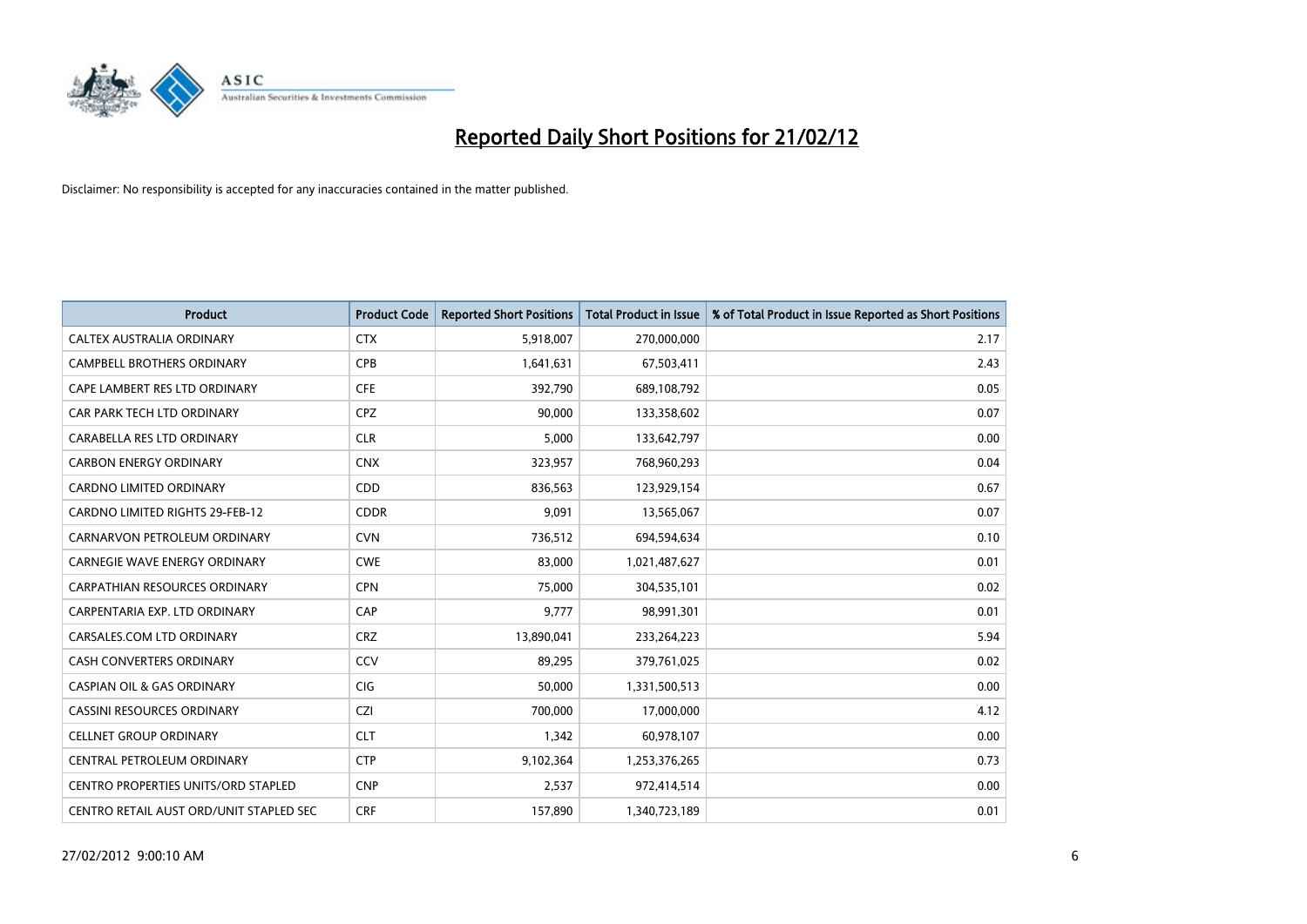

| <b>Product</b>                                | <b>Product Code</b> | <b>Reported Short Positions</b> | <b>Total Product in Issue</b> | % of Total Product in Issue Reported as Short Positions |
|-----------------------------------------------|---------------------|---------------------------------|-------------------------------|---------------------------------------------------------|
| <b>CENTRO RETAIL GROUP STAPLED SECURITIES</b> | <b>CER</b>          | 452,940                         | 2,286,399,424                 | 0.02                                                    |
| CERAMIC FUEL CELLS ORDINARY                   | <b>CFU</b>          | 470,452                         | 1,366,298,863                 | 0.04                                                    |
| <b>CERRO RESOURCES NL ORDINARY</b>            | CJO                 | 2,816                           | 748,768,606                   | 0.00                                                    |
| CFS RETAIL PROPERTY UNITS                     | <b>CFX</b>          | 78,271,378                      | 2,839,591,911                 | 2.75                                                    |
| <b>CGA MINING LIMITED ORDINARY</b>            | <b>CGX</b>          | 16,427                          | 334,725,726                   | 0.00                                                    |
| CHALLENGER DIV.PRO. STAPLED UNITS             | <b>CDI</b>          | 98,017                          | 883,903,667                   | 0.00                                                    |
| <b>CHALLENGER INFRAST. STAPLED UNITS</b>      | <b>CIF</b>          | 7,768                           | 316,223,785                   | 0.00                                                    |
| CHALLENGER LIMITED ORDINARY                   | <b>CGF</b>          | 4,424,208                       | 552,169,544                   | 0.80                                                    |
| CHANDLER MACLEOD LTD ORDINARY                 | <b>CMG</b>          | 11,970                          | 466,466,720                   | 0.00                                                    |
| CHARTER HALL GROUP STAPLED US PROHIBIT.       | <b>CHC</b>          | 168,315                         | 308,092,325                   | 0.04                                                    |
| <b>CHARTER HALL OFFICE UNIT</b>               | C <sub>O</sub> O    | 6,521,448                       | 493,319,730                   | 1.31                                                    |
| <b>CHARTER HALL RETAIL UNITS</b>              | <b>CQR</b>          | 958,865                         | 299,628,571                   | 0.32                                                    |
| <b>CHORUS LIMITED ORDINARY</b>                | <b>CNU</b>          | 1,466,342                       | 385,082,123                   | 0.38                                                    |
| CITIGOLD CORP LTD ORDINARY                    | <b>CTO</b>          | 1,682,665                       | 1,105,078,301                 | 0.15                                                    |
| CLINUVEL PHARMACEUT, ORDINARY                 | CUV                 | 4,127                           | 30,856,956                    | 0.01                                                    |
| <b>CLOUGH LIMITED ORDINARY</b>                | <b>CLO</b>          | 177,238                         | 769,716,269                   | 0.02                                                    |
| COAL OF AFRICA LTD ORDINARY                   | <b>CZA</b>          | 119,139                         | 662,484,573                   | 0.02                                                    |
| COALSPUR MINES LTD ORDINARY                   | <b>CPL</b>          | 1,890,733                       | 620,659,899                   | 0.28                                                    |
| <b>COBAR CONSOLIDATED ORDINARY</b>            | CCU                 | 88,693                          | 206,918,037                   | 0.05                                                    |
| COCA-COLA AMATIL ORDINARY                     | <b>CCL</b>          | 10,602,647                      | 759,567,552                   | 1.36                                                    |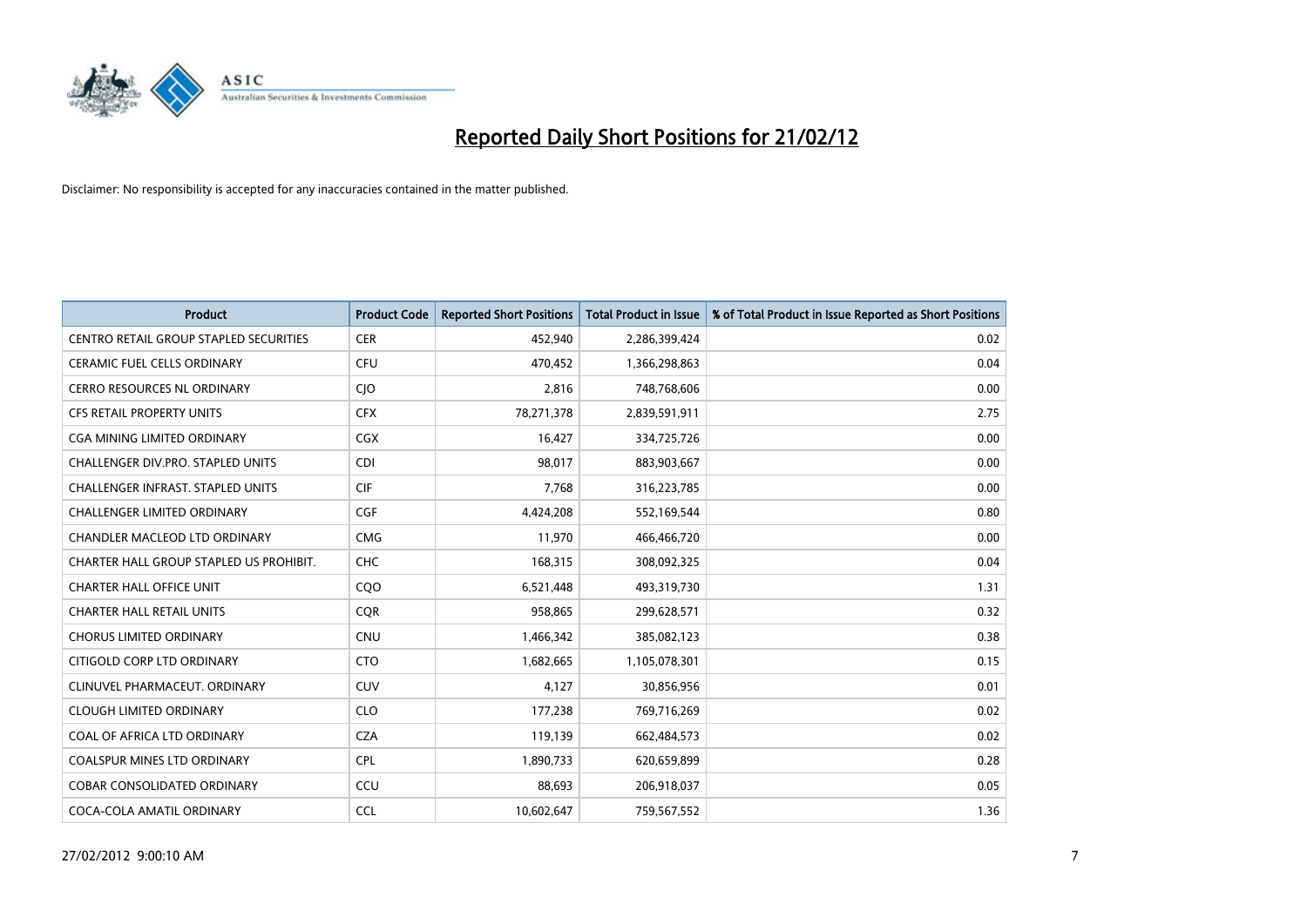

| <b>Product</b>                          | <b>Product Code</b> | <b>Reported Short Positions</b> | <b>Total Product in Issue</b> | % of Total Product in Issue Reported as Short Positions |
|-----------------------------------------|---------------------|---------------------------------|-------------------------------|---------------------------------------------------------|
| <b>COCHLEAR LIMITED ORDINARY</b>        | <b>COH</b>          | 5,450,536                       | 56,902,933                    | 9.59                                                    |
| COCKATOO COAL ORDINARY                  | <b>COK</b>          | 8,060,301                       | 1,016,196,908                 | 0.78                                                    |
| <b>CODAN LIMITED ORDINARY</b>           | <b>CDA</b>          | 4,000                           | 164,145,980                   | 0.00                                                    |
| <b>COKAL LTD ORDINARY</b>               | <b>CKA</b>          | 392,815                         | 399,727,102                   | 0.10                                                    |
| <b>COLLINS FOODS LTD ORDINARY</b>       | <b>CKF</b>          | 326                             | 93,000,003                    | 0.00                                                    |
| COMMONWEALTH BANK, ORDINARY             | <b>CBA</b>          | 33,631,441                      | 1,581,280,593                 | 2.11                                                    |
| <b>COMMONWEALTH PROP ORDINARY UNITS</b> | <b>CPA</b>          | 31,686,114                      | 2,389,601,065                 | 1.33                                                    |
| <b>COMPASS RESOURCES ORDINARY</b>       | <b>CMR</b>          | 63,000                          | 1,403,744,100                 | 0.00                                                    |
| <b>COMPUTERSHARE LTD ORDINARY</b>       | <b>CPU</b>          | 6,990,577                       | 555,664,059                   | 1.25                                                    |
| CONSOLIDATED MEDIA, ORDINARY            | <b>CMI</b>          | 1,091,329                       | 561,834,996                   | 0.18                                                    |
| CONTANGO MICROCAP ORDINARY              | <b>CTN</b>          | 7,500                           | 147,467,406                   | 0.01                                                    |
| CONTINENTAL COAL LTD ORDINARY           | CCC                 | 275,519                         | 399,224,054                   | 0.06                                                    |
| COOPER ENERGY LTD ORDINARY              | <b>COE</b>          | 126,539                         | 292,791,528                   | 0.04                                                    |
| <b>COPPER STRIKE LTD ORDINARY</b>       | <b>CSE</b>          | 714                             | 129,455,571                   | 0.00                                                    |
| <b>CORDLIFE LIMITED ORDINARY</b>        | CBB                 | $\mathbf{1}$                    | 150,887,354                   | 0.00                                                    |
| <b>CREDIT CORP GROUP ORDINARY</b>       | <b>CCP</b>          | 14,490                          | 45,571,114                    | 0.03                                                    |
| <b>CROMWELL PROP STAPLED SECURITIES</b> | <b>CMW</b>          | 416,626                         | 1,113,061,036                 | 0.04                                                    |
| <b>CROWN LIMITED ORDINARY</b>           | <b>CWN</b>          | 4,807,851                       | 728,394,185                   | 0.66                                                    |
| <b>CSG LIMITED ORDINARY</b>             | CSV                 | 1,232,755                       | 282,567,499                   | 0.44                                                    |
| <b>CSL LIMITED ORDINARY</b>             | <b>CSL</b>          | 5,670,486                       | 519,371,923                   | 1.06                                                    |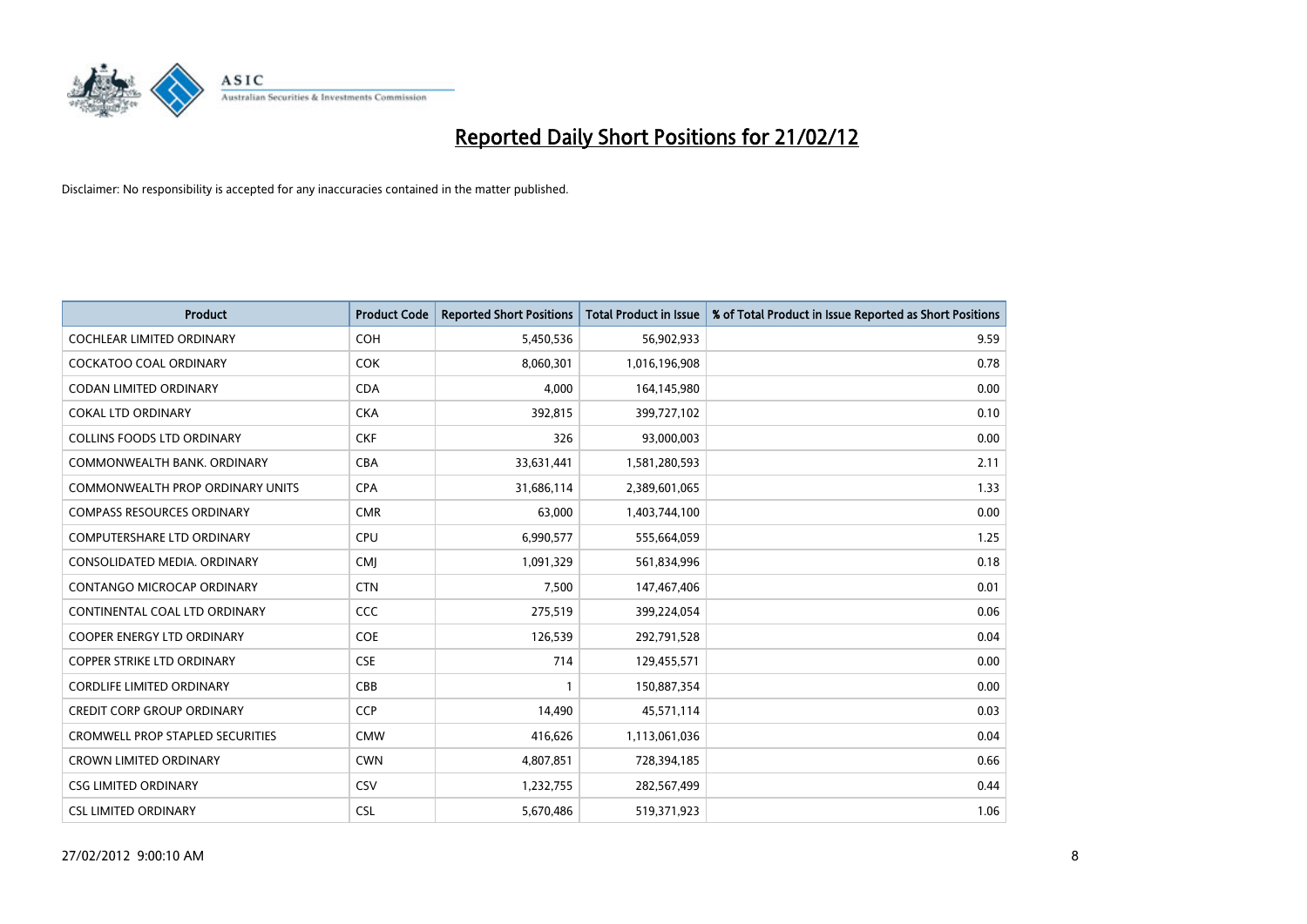

| <b>Product</b>                       | <b>Product Code</b> | <b>Reported Short Positions</b> | <b>Total Product in Issue</b> | % of Total Product in Issue Reported as Short Positions |
|--------------------------------------|---------------------|---------------------------------|-------------------------------|---------------------------------------------------------|
| <b>CSR LIMITED ORDINARY</b>          | <b>CSR</b>          | 25,776,725                      | 506,000,315                   | 5.09                                                    |
| <b>CUDECO LIMITED ORDINARY</b>       | CDU                 | 3,017,182                       | 160,018,572                   | 1.88                                                    |
| <b>CUE ENERGY RESOURCE ORDINARY</b>  | <b>CUE</b>          | 1,544,295                       | 695,153,053                   | 0.22                                                    |
| <b>CUSTOMERS LIMITED ORDINARY</b>    | <b>CUS</b>          | 21,140                          | 134,869,357                   | 0.01                                                    |
| DART ENERGY LTD ORDINARY             | <b>DTE</b>          | 8,202,430                       | 734,931,470                   | 1.11                                                    |
| DAVID JONES LIMITED ORDINARY         | <b>DJS</b>          | 58,355,903                      | 524,940,325                   | 11.09                                                   |
| <b>DECMIL GROUP LIMITED ORDINARY</b> | <b>DCG</b>          | 53,340                          | 165,692,757                   | 0.02                                                    |
| DEEP YELLOW LIMITED ORDINARY         | <b>DYL</b>          | 65,542                          | 1,128,736,403                 | 0.01                                                    |
| DEVINE LIMITED ORDINARY              | <b>DVN</b>          | 1,011                           | 158,730,556                   | 0.00                                                    |
| DEXUS PROPERTY GROUP STAPLED UNITS   | <b>DXS</b>          | 15,329,348                      | 4,839,024,176                 | 0.29                                                    |
| DISCOVERY METALS LTD ORDINARY        | <b>DML</b>          | 6,875,381                       | 442,128,231                   | 1.57                                                    |
| DOMINO PIZZA ENTERPR ORDINARY        | <b>DMP</b>          | 747,515                         | 69,174,674                    | 1.08                                                    |
| DOWNER EDI LIMITED ORDINARY          | <b>DOW</b>          | 5,988,595                       | 429,100,296                   | 1.40                                                    |
| DRILLSEARCH ENERGY ORDINARY          | <b>DLS</b>          | 784,695                         | 336,799,196                   | 0.23                                                    |
| DUET GROUP STAPLED US PROHIBIT.      | <b>DUE</b>          | 13,569,439                      | 1,109,831,386                 | 1.23                                                    |
| <b>DULUXGROUP LIMITED ORDINARY</b>   | <b>DLX</b>          | 8,962,539                       | 367,456,259                   | 2.43                                                    |
| ECHO ENTERTAINMENT ORDINARY          | <b>EGP</b>          | 6,163,188                       | 688,019,737                   | 0.89                                                    |
| <b>ELDERS LIMITED ORDINARY</b>       | <b>ELD</b>          | 13,910,960                      | 448,598,480                   | 3.10                                                    |
| ELDORADO GOLD CORP CDI 1:1           | EAU                 | 44,584                          | 9,209,510                     | 0.47                                                    |
| ELEMENTAL MINERALS ORDINARY          | <b>ELM</b>          | 284,587                         | 229,037,236                   | 0.12                                                    |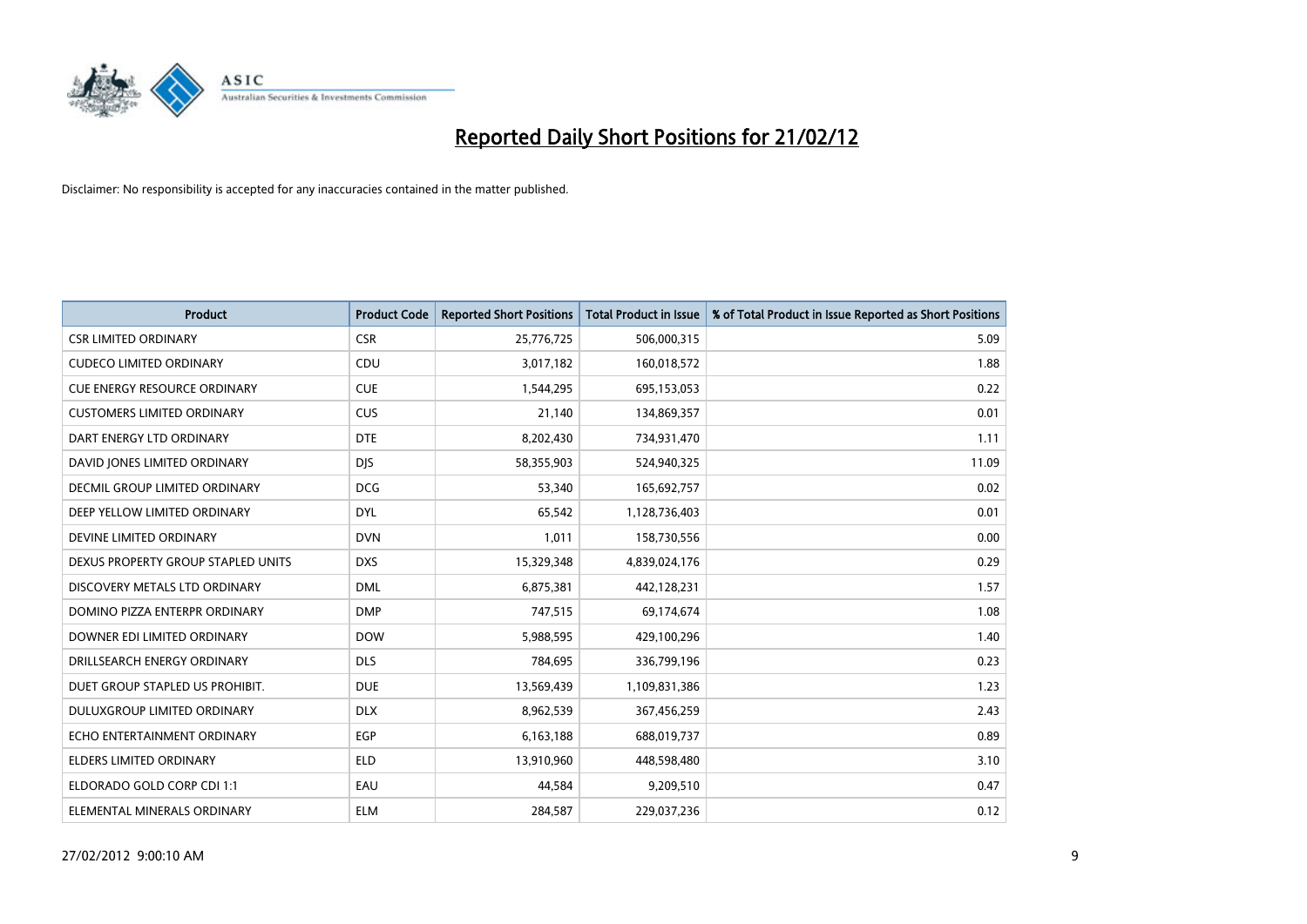

| Product                               | <b>Product Code</b> | <b>Reported Short Positions</b> | <b>Total Product in Issue</b> | % of Total Product in Issue Reported as Short Positions |
|---------------------------------------|---------------------|---------------------------------|-------------------------------|---------------------------------------------------------|
| ELEMENTOS LIMITED ORDINARY            | <b>ELT</b>          | 16                              | 82,383,526                    | 0.00                                                    |
| ELIXIR PETROLEUM LTD ORDINARY         | <b>EXR</b>          | 324,400                         | 217,288,472                   | 0.15                                                    |
| <b>EMECO HOLDINGS ORDINARY</b>        | <b>EHL</b>          | 1,645,868                       | 631,237,586                   | 0.27                                                    |
| <b>ENDEAVOUR MIN CORP CDI 1:1</b>     | <b>EVR</b>          | 22,931                          | 123,748,715                   | 0.01                                                    |
| <b>ENERGY RESOURCES ORDINARY 'A'</b>  | <b>ERA</b>          | 5,444,916                       | 517,725,062                   | 1.04                                                    |
| <b>ENERGY WORLD CORPOR, ORDINARY</b>  | EWC                 | 23,188,442                      | 1,734,166,672                 | 1.33                                                    |
| <b>ENTEK ENERGY LTD ORDINARY</b>      | <b>ETE</b>          | 489,903                         | 510,657,387                   | 0.10                                                    |
| ENTELLECT LIMITED ORDINARY            | <b>ESN</b>          | 464,050                         | 985,337,932                   | 0.05                                                    |
| <b>ENVESTRA LIMITED ORDINARY</b>      | <b>ENV</b>          | 1,394,483                       | 1,547,890,032                 | 0.09                                                    |
| EQUATORIAL RES LTD ORDINARY           | EQX                 | 42,881                          | 114,748,553                   | 0.04                                                    |
| EVOLUTION MINING LTD ORDINARY         | <b>EVN</b>          | 532,903                         | 700,995,107                   | 0.06                                                    |
| <b>EXCO RESOURCES LTD ORDINARY</b>    | <b>EXS</b>          | 105,560                         | 356,044,187                   | 0.03                                                    |
| EXOMA ENERGY LIMITED ORDINARY         | <b>EXE</b>          | 281,678                         | 417,357,759                   | 0.07                                                    |
| <b>EXTRACT RESOURCES ORDINARY</b>     | <b>EXT</b>          | 439,675                         | 251,159,163                   | 0.17                                                    |
| FAIRFAX MEDIA LTD ORDINARY            | <b>FXI</b>          | 282,570,650                     | 2,351,955,725                 | 12.04                                                   |
| <b>FANTASTIC HOLDINGS ORDINARY</b>    | <b>FAN</b>          | 1,220                           | 102,739,538                   | 0.00                                                    |
| FAR LTD ORDINARY                      | <b>FAR</b>          | 21,000,000                      | 2,150,080,157                 | 0.98                                                    |
| FINBAR GROUP LIMITED ORDINARY         | <b>FRI</b>          | 17,000                          | 213,456,237                   | 0.01                                                    |
| FISHER & PAYKEL APP. ORDINARY         | <b>FPA</b>          | 18,298                          | 724,235,162                   | 0.00                                                    |
| FKP PROPERTY GROUP STAPLED SECURITIES | <b>FKP</b>          | 27,156,753                      | 1,197,968,723                 | 2.26                                                    |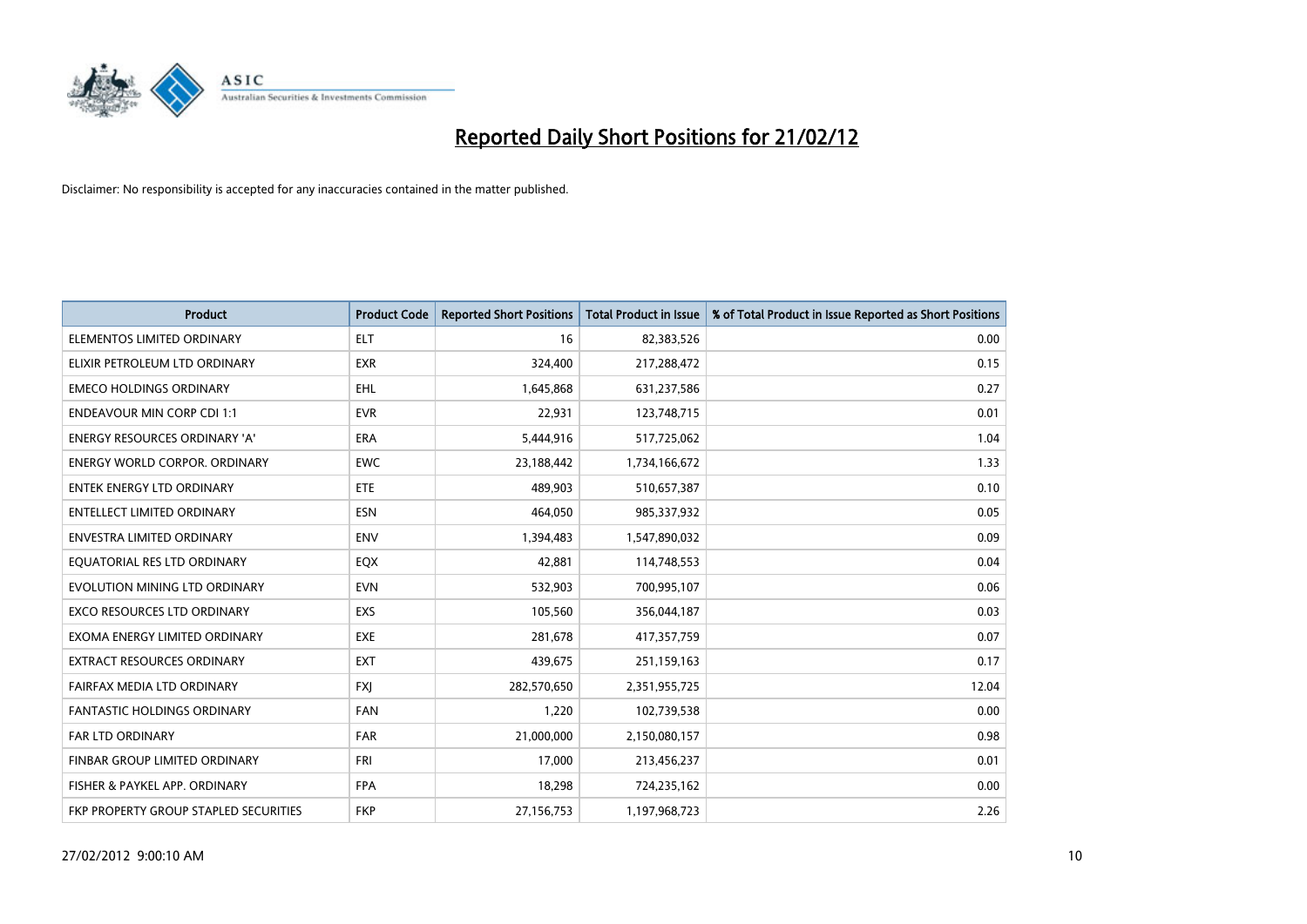

| <b>Product</b>                       | <b>Product Code</b> | <b>Reported Short Positions</b> | <b>Total Product in Issue</b> | % of Total Product in Issue Reported as Short Positions |
|--------------------------------------|---------------------|---------------------------------|-------------------------------|---------------------------------------------------------|
| FLEETWOOD CORP ORDINARY              | <b>FWD</b>          | 252,121                         | 58,850,214                    | 0.42                                                    |
| FLETCHER BUILDING ORDINARY           | <b>FBU</b>          | 11,474,496                      | 680,739,504                   | 1.69                                                    |
| FLEXIGROUP LIMITED ORDINARY          | FXL                 | 57,534                          | 279,268,329                   | 0.02                                                    |
| FLIGHT CENTRE ORDINARY               | <b>FLT</b>          | 9,517,934                       | 100,009,946                   | 9.49                                                    |
| FLINDERS MINES LTD ORDINARY          | <b>FMS</b>          | 31,142,595                      | 1,821,300,404                 | 1.71                                                    |
| FOCUS MINERALS LTD ORDINARY          | <b>FML</b>          | 2,114,424                       | 4,320,773,701                 | 0.04                                                    |
| <b>FORGE GROUP LIMITED ORDINARY</b>  | FGE                 | 114,993                         | 83,469,014                    | 0.13                                                    |
| FORTE ENERGY NL ORDINARY             | <b>FTE</b>          | 2,667,039                       | 695,589,311                   | 0.38                                                    |
| FORTESCUE METALS GRP ORDINARY        | <b>FMG</b>          | 69,051,075                      | 3,113,798,659                 | 2.21                                                    |
| <b>FUNTASTIC LIMITED ORDINARY</b>    | <b>FUN</b>          | 322,528                         | 347,956,819                   | 0.09                                                    |
| <b>G.U.D. HOLDINGS ORDINARY</b>      | GUD                 | 356,205                         | 70,107,387                    | 0.50                                                    |
| <b>G8 EDUCATION LIMITED ORDINARY</b> | <b>GEM</b>          | 2,254                           | 187,118,974                   | 0.00                                                    |
| <b>GALAXY RESOURCES ORDINARY</b>     | <b>GXY</b>          | 2,803,659                       | 323,327,000                   | 0.85                                                    |
| <b>GEODYNAMICS LIMITED ORDINARY</b>  | GDY                 | 35,073                          | 406,452,608                   | 0.01                                                    |
| <b>GINDALBIE METALS LTD ORDINARY</b> | GBG                 | 29,859,573                      | 1,247,487,454                 | 2.39                                                    |
| <b>GLOBAL MINING ORDINARY</b>        | GMI                 | 8,951                           | 181,898,994                   | 0.00                                                    |
| <b>GLOUCESTER COAL ORDINARY</b>      | GCL                 | 808,950                         | 202,905,967                   | 0.39                                                    |
| <b>GME RESOURCES LTD ORDINARY</b>    | <b>GME</b>          | 800                             | 322,635,902                   | 0.00                                                    |
| <b>GOLD ROAD RES LTD ORDINARY</b>    | GOR                 | 139,392                         | 389,950,665                   | 0.04                                                    |
| <b>GOLDEN WEST RESOURCE ORDINARY</b> | <b>GWR</b>          | 1,617                           | 192,142,447                   | 0.00                                                    |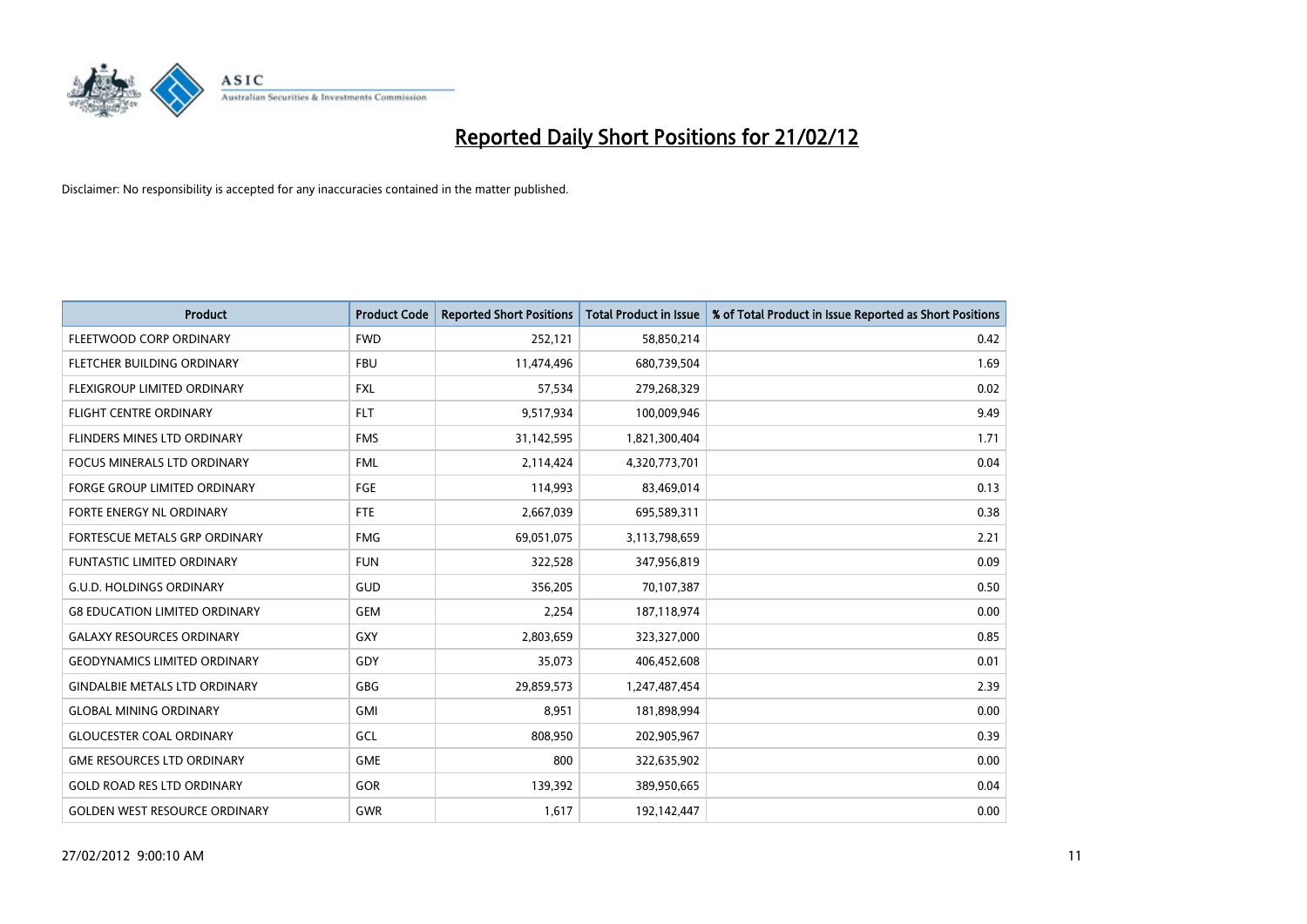

| <b>Product</b>                                   | <b>Product Code</b> | <b>Reported Short Positions</b> | <b>Total Product in Issue</b> | % of Total Product in Issue Reported as Short Positions |
|--------------------------------------------------|---------------------|---------------------------------|-------------------------------|---------------------------------------------------------|
| <b>GOODMAN FIELDER, ORDINARY</b>                 | GFF                 | 83,730,314                      | 1,955,559,207                 | 4.28                                                    |
| <b>GOODMAN GROUP STAPLED US PROHIBIT.</b>        | <b>GMG</b>          | 33,954,382                      | 7,699,816,741                 | 0.43                                                    |
| <b>GPT GROUP STAPLED SEC.</b>                    | <b>GPT</b>          | 16,208,902                      | 1,809,449,764                 | 0.88                                                    |
| <b>GRAINCORP LIMITED A CLASS ORDINARY</b>        | <b>GNC</b>          | 706,745                         | 198,318,900                   | 0.36                                                    |
| <b>GRANGE RESOURCES, ORDINARY</b>                | <b>GRR</b>          | 1,090,555                       | 1,154,359,727                 | 0.09                                                    |
| <b>GREENCAP LIMITED ORDINARY</b>                 | GCG                 | $\mathbf{1}$                    | 262,515,385                   | 0.00                                                    |
| <b>GREENLAND MIN EN LTD ORDINARY</b>             | GGG                 | 3,367,845                       | 416,390,488                   | 0.80                                                    |
| <b>GROWTHPOINT PROPERTY ORD/UNIT STAPLED SEC</b> | GOZ                 | 133,129                         | 291,904,374                   | 0.04                                                    |
| <b>GRYPHON MINERALS LTD ORDINARY</b>             | GRY                 | 2,053,887                       | 348,164,983                   | 0.58                                                    |
| <b>GUILDFORD COAL LTD ORDINARY</b>               | <b>GUF</b>          | 1,799,361                       | 239,649,486                   | 0.74                                                    |
| <b>GUINNESS PEAT GROUP. CDI 1:1</b>              | <b>GPG</b>          | 100,054                         | 282,370,983                   | 0.04                                                    |
| <b>GUNNS LIMITED ORDINARY</b>                    | <b>GNS</b>          | 53,124,711                      | 848,401,559                   | 6.25                                                    |
| <b>GWA GROUP LTD ORDINARY</b>                    | <b>GWA</b>          | 12,422,637                      | 301,525,014                   | 4.12                                                    |
| HARVEY NORMAN ORDINARY                           | <b>HVN</b>          | 74,774,546                      | 1,062,316,784                 | 7.05                                                    |
| HASTIE GROUP LIMITED ORDINARY                    | <b>HST</b>          | 163,556                         | 137,353,504                   | 0.11                                                    |
| HASTINGS DIVERSIFIED STAPLED SECURITY            | <b>HDF</b>          | 2,185,009                       | 530,001,072                   | 0.41                                                    |
| <b>HAVILAH RESOURCES NL ORDINARY</b>             | <b>HAV</b>          | 75,177                          | 101,311,223                   | 0.07                                                    |
| <b>HEARTWARE INT INC CDI 35:1</b>                | <b>HIN</b>          | 272,008                         | 43,772,855                    | 0.62                                                    |
| <b>HENDERSON GROUP CDI 1:1</b>                   | <b>HGG</b>          | 18,521,979                      | 662,714,927                   | 2.79                                                    |
| HFA HOLDINGS LIMITED ORDINARY                    | <b>HFA</b>          | 16,273                          | 117,332,831                   | 0.01                                                    |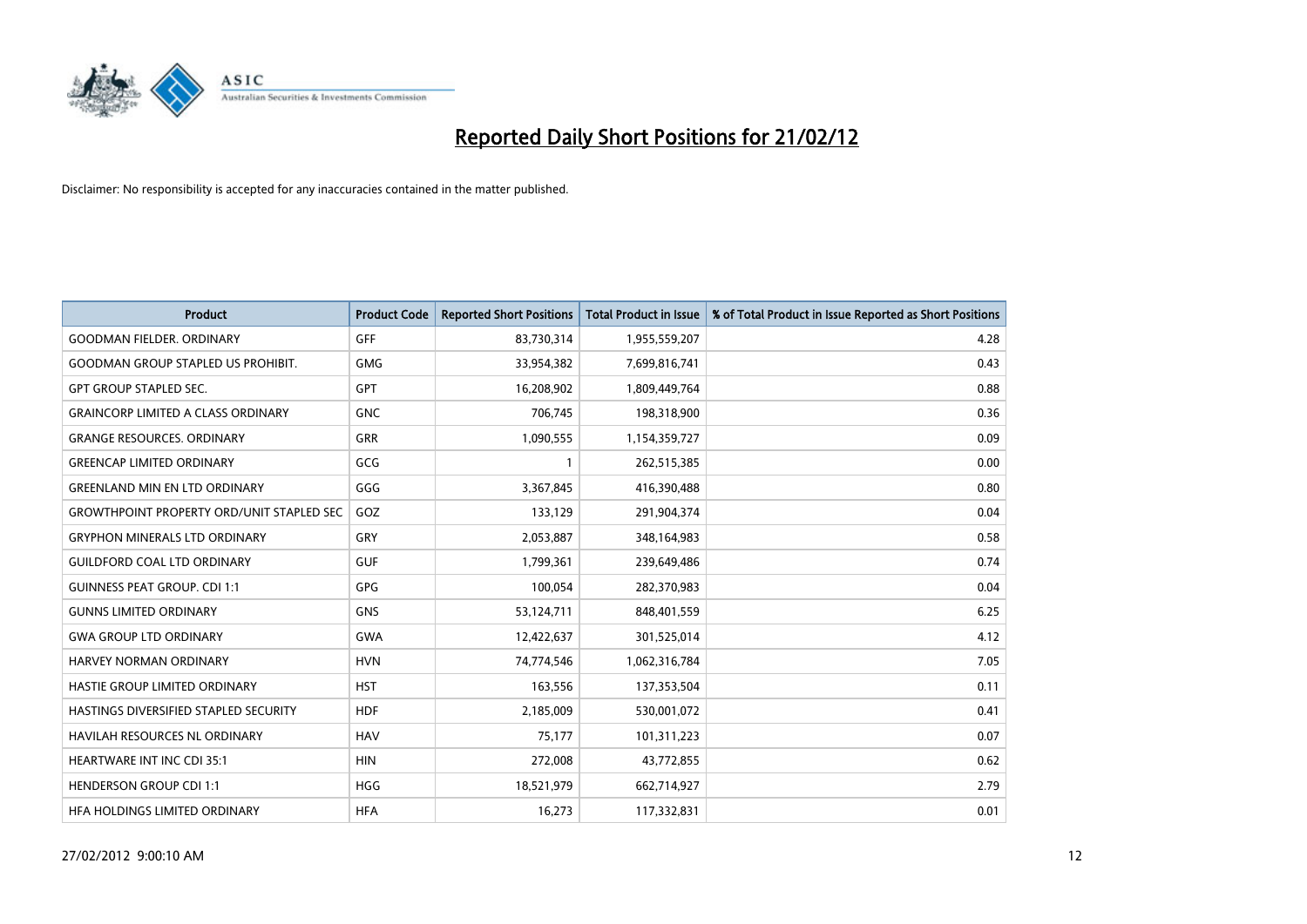

| <b>Product</b>                                | <b>Product Code</b> | <b>Reported Short Positions</b> | <b>Total Product in Issue</b> | % of Total Product in Issue Reported as Short Positions |
|-----------------------------------------------|---------------------|---------------------------------|-------------------------------|---------------------------------------------------------|
| <b>HIGHLANDS PACIFIC ORDINARY</b>             | <b>HIG</b>          | 2,597,111                       | 686,082,148                   | 0.38                                                    |
| HILLGROVE RES LTD ORDINARY                    | <b>HGO</b>          | 7,589,560                       | 793,698,575                   | 0.94                                                    |
| HILLS HOLDINGS LTD ORDINARY                   | <b>HIL</b>          | 3,599,186                       | 246,349,244                   | 1.44                                                    |
| HORIZON OIL LIMITED ORDINARY                  | <b>HZN</b>          | 21,257,313                      | 1,130,811,515                 | 1.88                                                    |
| <b>IINET LIMITED ORDINARY</b>                 | <b>IIN</b>          | 116,874                         | 160,968,847                   | 0.07                                                    |
| <b>ILUKA RESOURCES ORDINARY</b>               | ILU                 | 20,707,765                      | 418,700,517                   | 4.95                                                    |
| <b>IMDEX LIMITED ORDINARY</b>                 | <b>IMD</b>          | 813,975                         | 205,055,435                   | 0.40                                                    |
| IMF (AUSTRALIA) LTD ORDINARY                  | <b>IMF</b>          | 388,690                         | 123,828,193                   | 0.30                                                    |
| <b>IMX RESOURCES LTD ORDINARY</b>             | <b>IXR</b>          | 20,000                          | 262,612,803                   | 0.01                                                    |
| <b>INCITEC PIVOT ORDINARY</b>                 | IPL                 | 7,781,722                       | 1,628,730,107                 | 0.48                                                    |
| INDEPENDENCE GROUP ORDINARY                   | <b>IGO</b>          | 7,303,397                       | 232,882,535                   | 3.12                                                    |
| <b>INDOPHIL RESOURCES ORDINARY</b>            | <b>IRN</b>          | 1,027,296                       | 1,203,146,194                 | 0.06                                                    |
| <b>INDUSTREA LIMITED ORDINARY</b>             | <b>IDL</b>          | 1,116,641                       | 368,992,435                   | 0.31                                                    |
| <b>INFIGEN ENERGY STAPLED SECURITIES</b>      | <b>IFN</b>          | 5,087,735                       | 762,265,972                   | 0.69                                                    |
| ING RE COM GROUP STAPLED SECURITIES           | ILF.                | 3,583                           | 441,029,194                   | 0.00                                                    |
| INSURANCE AUSTRALIA ORDINARY                  | IAG                 | 7,118,535                       | 2,079,034,021                 | 0.32                                                    |
| INTEGRA MINING LTD. ORDINARY                  | IGR                 | 6,023,907                       | 846,293,881                   | 0.69                                                    |
| <b>INTREPID MINES ORDINARY</b>                | <b>IAU</b>          | 4,241,082                       | 524,390,041                   | 0.80                                                    |
| <b>INVESTA OFFICE FUND STAPLED SECURITIES</b> | <b>IOF</b>          | 5,049,339                       | 2,657,463,999                 | 0.18                                                    |
| <b>INVOCARE LIMITED ORDINARY</b>              | <b>IVC</b>          | 1,996,172                       | 110,030,298                   | 1.82                                                    |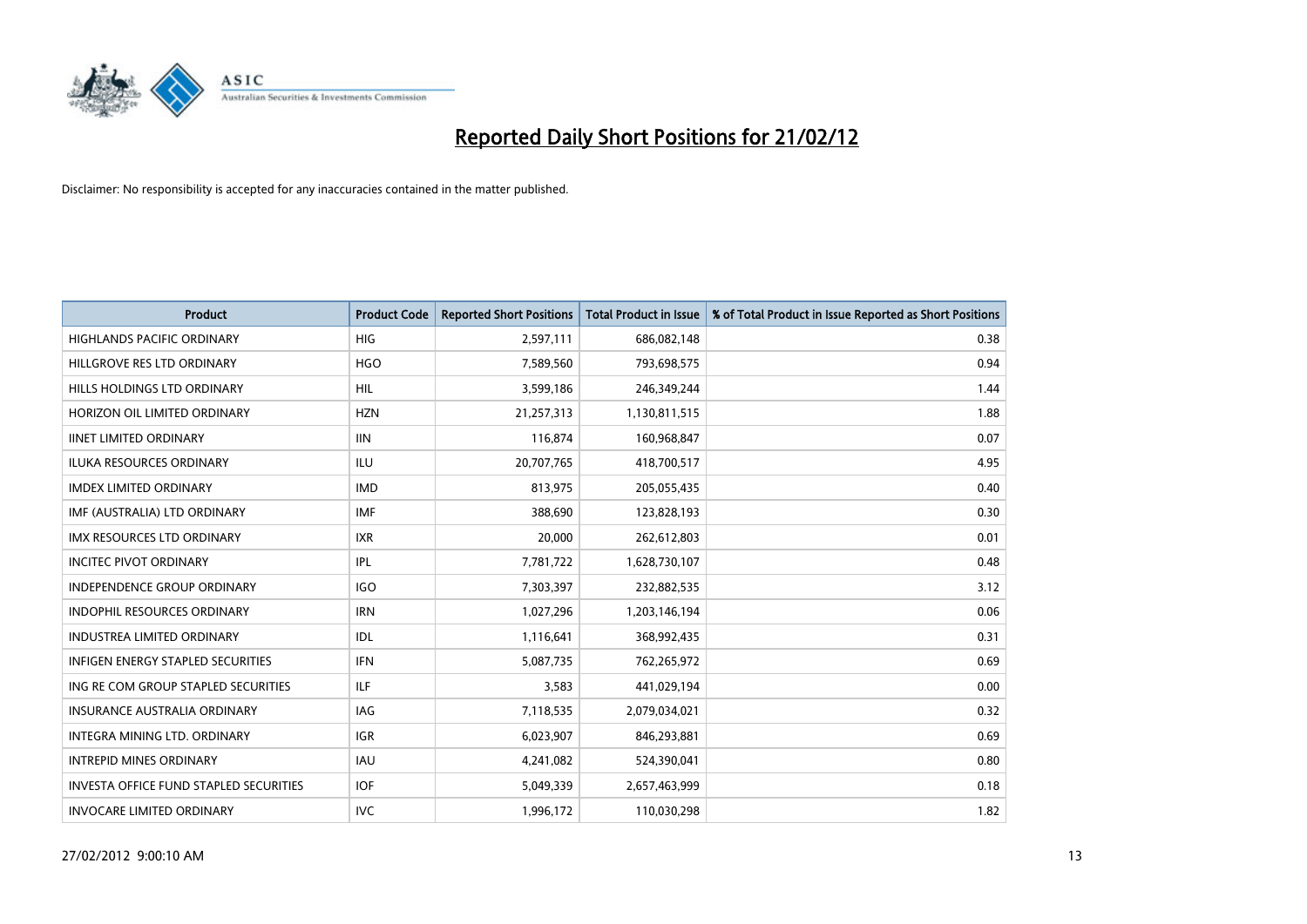

| <b>Product</b>                            | <b>Product Code</b> | <b>Reported Short Positions</b> | <b>Total Product in Issue</b> | % of Total Product in Issue Reported as Short Positions |
|-------------------------------------------|---------------------|---------------------------------|-------------------------------|---------------------------------------------------------|
| <b>ION LIMITED ORDINARY</b>               | <b>ION</b>          | 164,453                         | 256,365,105                   | 0.06                                                    |
| <b>IOOF HOLDINGS LTD ORDINARY</b>         | IFL                 | 845,024                         | 229,794,395                   | 0.36                                                    |
| <b>IRESS MARKET TECH. ORDINARY</b>        | <b>IRE</b>          | 1,874,898                       | 127,036,010                   | 1.47                                                    |
| <b>IRON ORE HOLDINGS ORDINARY</b>         | <b>IOH</b>          | 53,877                          | 166,137,005                   | 0.03                                                    |
| ISHARES GLB TELECOMS CDI 1:1              | <b>IXP</b>          | 2,288                           | 4,450,000                     | 0.05                                                    |
| ISHARES MSCI AUS 200 ISHARES MSCI AUS 200 | <b>IOZ</b>          | 67,346                          | 4,052,373                     | 1.66                                                    |
| <b>ISHARES MSCI BRIC CDI 1:1</b>          | <b>IBK</b>          | 1,284                           | 3,650,000                     | 0.04                                                    |
| ISHARES MSCI EM MKTS CDI 1:1              | IEM                 | 9,916                           | 425,700,000                   | 0.00                                                    |
| ISHARES S&P 500 CDI 1:1                   | <b>IVV</b>          | 1,288                           | 116,350,000                   | 0.00                                                    |
| <b>ISHARES S&amp;P EU 350 CDI 1:1</b>     | <b>IEU</b>          | 170                             | 50,800,000                    | 0.00                                                    |
| ISHARES S&P HIGH DIV ISHARES S&P HIGH DIV | <b>IHD</b>          | 99,978                          | 2,703,027                     | 3.70                                                    |
| ISHARES SMALL ORDS ISHARES SMALL ORDS     | <b>ISO</b>          | 571,468                         | 5,403,165                     | 10.58                                                   |
| <b>IVANHOE AUSTRALIA ORDINARY</b>         | <b>IVA</b>          | 2,176,524                       | 552,385,295                   | 0.39                                                    |
| JAMES HARDIE INDUST CHESS DEPOSITARY INT  | <b>JHX</b>          | 15,728,508                      | 435,746,077                   | 3.58                                                    |
| <b>JAMESON RESOURCES ORDINARY</b>         | <b>JAL</b>          | 1,600,000                       | 154,783,676                   | 1.03                                                    |
| <b>JB HI-FI LIMITED ORDINARY</b>          | <b>IBH</b>          | 21,449,536                      | 98,840,643                    | 21.70                                                   |
| <b>JUPITER MINES ORDINARY</b>             | <b>IMS</b>          | 10,000                          | 1,806,834,044                 | 0.00                                                    |
| <b>KAGARA LTD ORDINARY</b>                | KZL                 | 15,959,230                      | 798,953,117                   | 2.00                                                    |
| KANGAROO RES LTD ORDINARY                 | <b>KRL</b>          | 2,435                           | 3,434,430,012                 | 0.00                                                    |
| KAROON GAS AUSTRALIA ORDINARY             | <b>KAR</b>          | 2,377,180                       | 221,420,769                   | 1.07                                                    |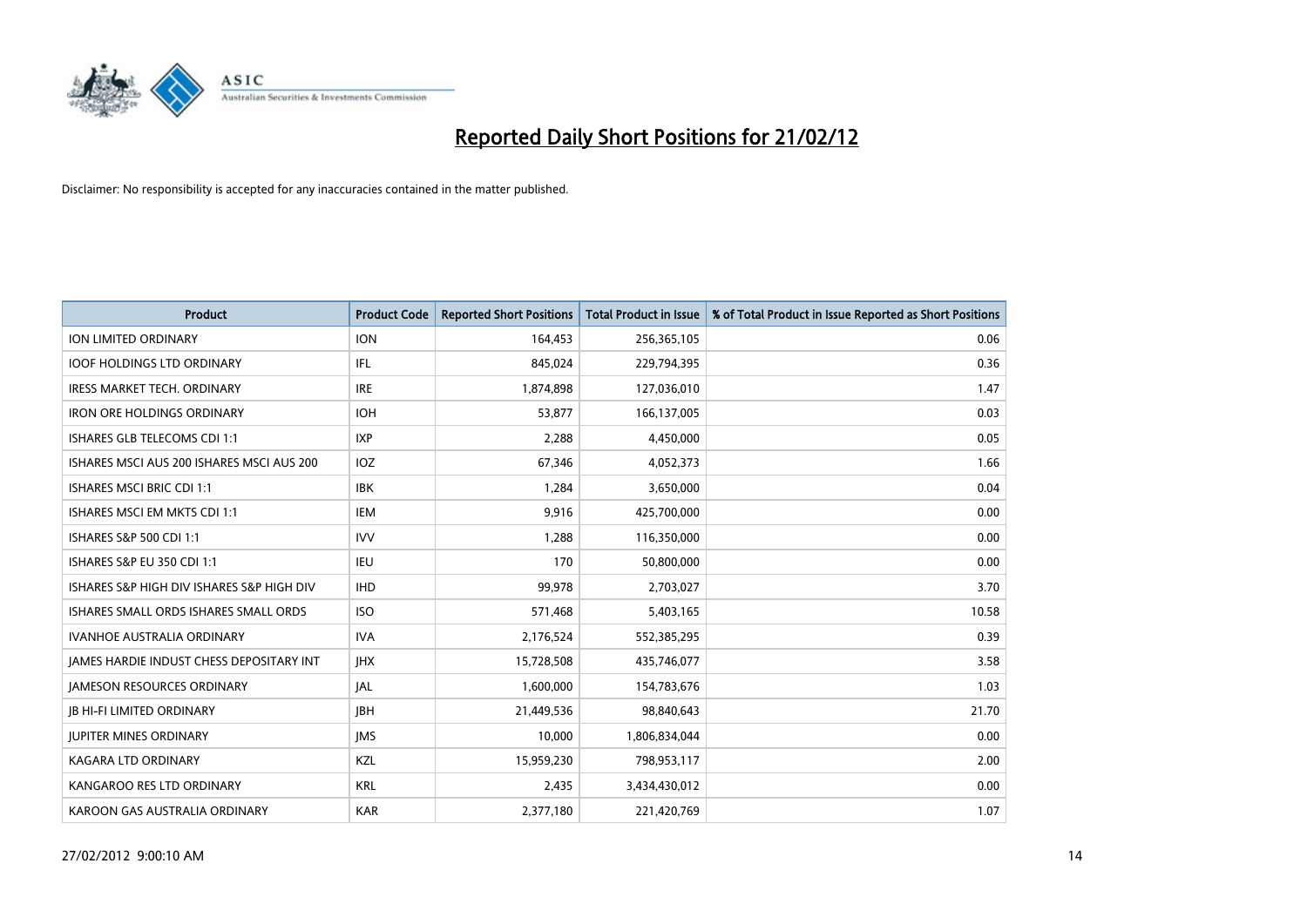

| <b>Product</b>                        | <b>Product Code</b> | <b>Reported Short Positions</b> | <b>Total Product in Issue</b> | % of Total Product in Issue Reported as Short Positions |
|---------------------------------------|---------------------|---------------------------------|-------------------------------|---------------------------------------------------------|
| KATHMANDU HOLD LTD ORDINARY           | <b>KMD</b>          | 1,441,851                       | 200,000,000                   | 0.71                                                    |
| <b>KBL MINING LIMITED ORDINARY</b>    | KBL                 | 1,820                           | 178,264,362                   | 0.00                                                    |
| <b>KEYBRIDGE CAPITAL ORDINARY</b>     | <b>KBC</b>          | 6,000                           | 172,070,564                   | 0.00                                                    |
| KINGSGATE CONSOLID. ORDINARY          | <b>KCN</b>          | 5,381,662                       | 140,956,241                   | 3.82                                                    |
| KINGSROSE MINING LTD ORDINARY         | <b>KRM</b>          | 174,462                         | 273,095,189                   | 0.06                                                    |
| LEIGHTON HOLDINGS ORDINARY            | LEI                 | 6,968,349                       | 337,087,596                   | 2.04                                                    |
| LEND LEASE GROUP UNIT/ORD STAPLED     | LLC                 | 1,478,969                       | 571,804,090                   | 0.26                                                    |
| LINC ENERGY LTD ORDINARY              | <b>LNC</b>          | 14,905,306                      | 504,487,631                   | 2.94                                                    |
| LIQUEFIED NATURAL ORDINARY            | <b>LNG</b>          | 274,830                         | 267,699,015                   | 0.10                                                    |
| <b>LYNAS CORPORATION ORDINARY</b>     | <b>LYC</b>          | 156,953,209                     | 1,714,396,913                 | 9.15                                                    |
| M2 TELECOMMUNICATION ORDINARY         | <b>MTU</b>          | 311,716                         | 124,543,385                   | 0.24                                                    |
| <b>MACMAHON HOLDINGS ORDINARY</b>     | <b>MAH</b>          | 4,036,563                       | 738,631,705                   | 0.53                                                    |
| MACO ATLAS ROADS GRP ORDINARY STAPLED | <b>MOA</b>          | 13,964,872                      | 464,279,594                   | 3.01                                                    |
| MACQUARIE GROUP LTD ORDINARY          | <b>MOG</b>          | 8,354,699                       | 348,580,949                   | 2.38                                                    |
| MANHATTAN CORP LTD ORDINARY           | <b>MHC</b>          | 20,000                          | 93,330,398                    | 0.02                                                    |
| MARENGO MINING ORDINARY               | <b>MGO</b>          | 39,850                          | 1,002,399,863                 | 0.00                                                    |
| MATRIX C & E LTD ORDINARY             | <b>MCE</b>          | 852,118                         | 77,081,507                    | 1.11                                                    |
| MCMILLAN SHAKESPEARE ORDINARY         | <b>MMS</b>          | 270,448                         | 70,639,319                    | 0.37                                                    |
| <b>MCPHERSON'S LTD ORDINARY</b>       | <b>MCP</b>          | 15,708                          | 72,401,758                    | 0.02                                                    |
| MEDUSA MINING LTD ORDINARY            | <b>MML</b>          | 2,274,145                       | 188,903,911                   | 1.19                                                    |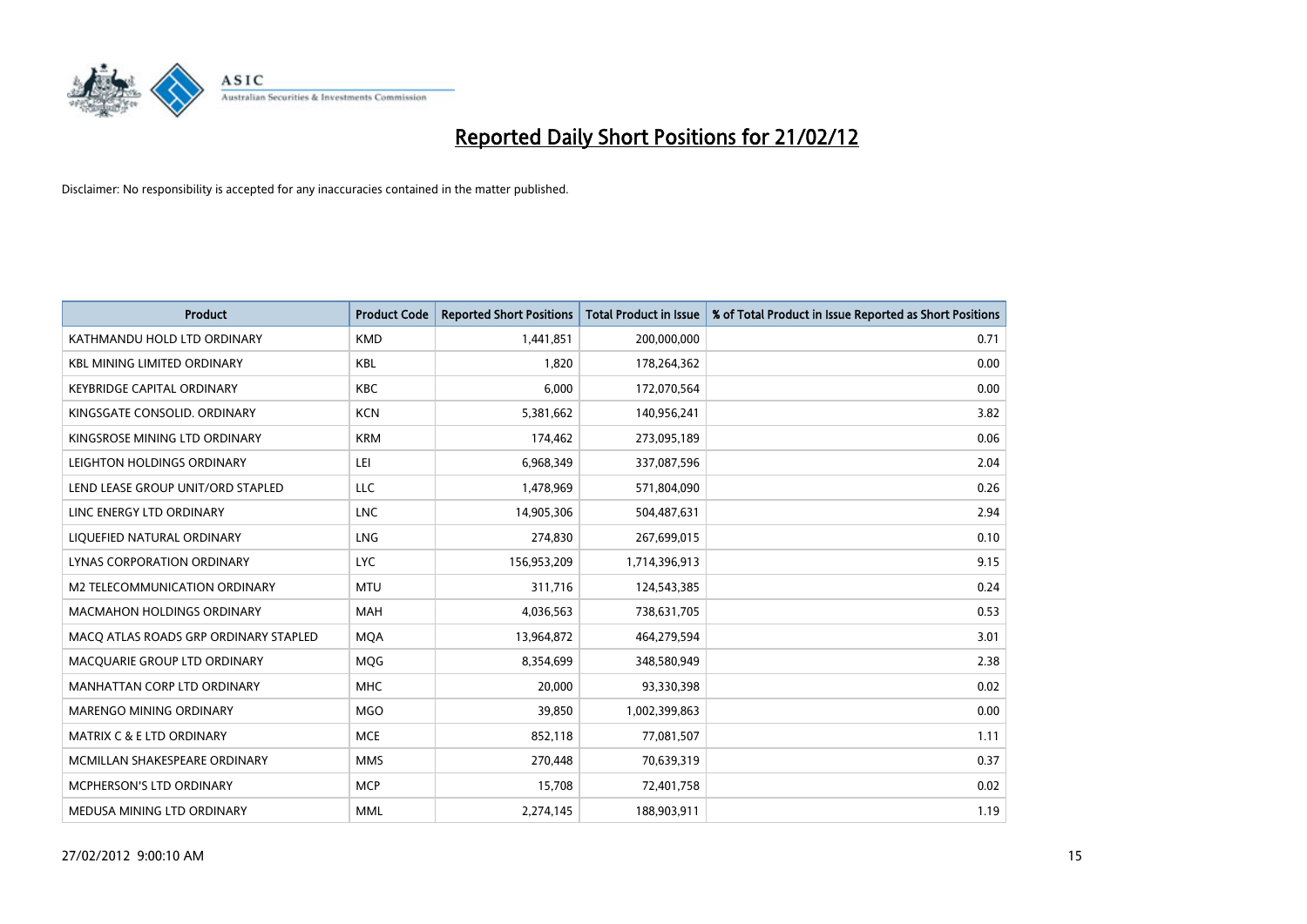

| <b>Product</b>                  | <b>Product Code</b> | <b>Reported Short Positions</b> | <b>Total Product in Issue</b> | % of Total Product in Issue Reported as Short Positions |
|---------------------------------|---------------------|---------------------------------|-------------------------------|---------------------------------------------------------|
| MELBOURNE IT LIMITED ORDINARY   | <b>MLB</b>          | 136,142                         | 81,352,178                    | 0.17                                                    |
| MEO AUSTRALIA LTD ORDINARY      | <b>MEO</b>          | 2,398,549                       | 539,913,260                   | 0.43                                                    |
| <b>MERMAID MARINE ORDINARY</b>  | <b>MRM</b>          | 315,379                         | 217,833,136                   | 0.14                                                    |
| MESOBLAST LIMITED ORDINARY      | <b>MSB</b>          | 7,424,530                       | 284,478,361                   | 2.65                                                    |
| METALS X LIMITED ORDINARY       | <b>MLX</b>          | 765,340                         | 1,322,554,004                 | 0.07                                                    |
| METCASH LIMITED ORDINARY        | <b>MTS</b>          | 30,883,004                      | 771,345,864                   | 3.99                                                    |
| METGASCO LIMITED ORDINARY       | <b>MEL</b>          | 353,715                         | 338,592,672                   | 0.10                                                    |
| METMINCO LIMITED ORDINARY       | <b>MNC</b>          | 2,391,322                       | 1,749,541,573                 | 0.13                                                    |
| MHM METALS LIMITED ORDINARY     | <b>MHM</b>          | 45,647                          | 104,098,935                   | 0.05                                                    |
| MICLYN EXP OFFSHR ORDINARY      | <b>MIO</b>          | 16,692                          | 278,515,705                   | 0.01                                                    |
| MINCOR RESOURCES NL ORDINARY    | <b>MCR</b>          | 1,482,858                       | 195,818,871                   | 0.75                                                    |
| MINERAL DEPOSITS ORDINARY       | <b>MDL</b>          | 194,975                         | 83,538,786                    | 0.23                                                    |
| MINERAL RESOURCES. ORDINARY     | <b>MIN</b>          | 792,877                         | 184,698,489                   | 0.43                                                    |
| MIRABELA NICKEL LTD ORDINARY    | <b>MBN</b>          | 10,823,590                      | 492,516,163                   | 2.20                                                    |
| MIRVAC GROUP STAPLED SECURITIES | <b>MGR</b>          | 4,732,292                       | 3,416,996,915                 | 0.14                                                    |
| MOLOPO ENERGY LTD ORDINARY      | <b>MPO</b>          | 1,355,561                       | 245,579,810                   | 0.54                                                    |
| MOLY MINES LIMITED ORDINARY     | <b>MOL</b>          | 119,719                         | 384,893,989                   | 0.03                                                    |
| MONADELPHOUS GROUP ORDINARY     | <b>MND</b>          | 1,593,208                       | 88,674,327                    | 1.79                                                    |
| MORTGAGE CHOICE LTD ORDINARY    | <b>MOC</b>          | 2,263,485                       | 119,948,255                   | 1.89                                                    |
| MOUNT GIBSON IRON ORDINARY      | <b>MGX</b>          | 5,408,944                       | 1,082,570,693                 | 0.49                                                    |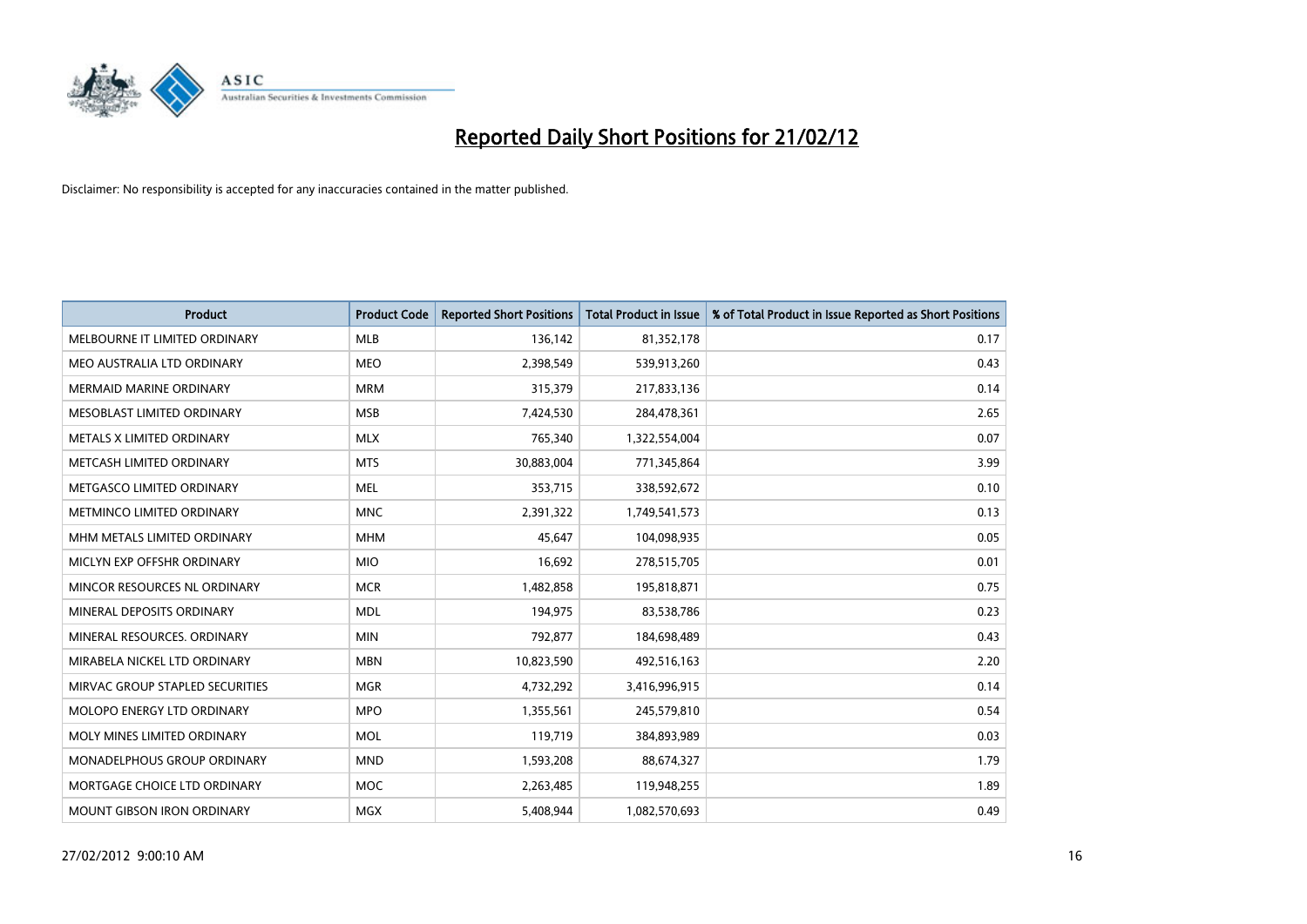

| <b>Product</b>                  | <b>Product Code</b> | <b>Reported Short Positions</b> | <b>Total Product in Issue</b> | % of Total Product in Issue Reported as Short Positions |
|---------------------------------|---------------------|---------------------------------|-------------------------------|---------------------------------------------------------|
| MSF SUGAR LIMITED ORDINARY      | <b>MSF</b>          | 9,717                           | 69,248,422                    | 0.01                                                    |
| MULTIPLEX SITES SITES           | <b>MXUPA</b>        | 22                              | 4,500,000                     | 0.00                                                    |
| MURCHISON METALS LTD ORDINARY   | <b>MMX</b>          | 5,932,343                       | 444,447,777                   | 1.32                                                    |
| MYER HOLDINGS LTD ORDINARY      | <b>MYR</b>          | 70,933,745                      | 583,384,551                   | 12.12                                                   |
| <b>MYSTATE LIMITED ORDINARY</b> | <b>MYS</b>          | 1,400                           | 86,963,862                    | 0.00                                                    |
| NATIONAL AUST, BANK ORDINARY    | <b>NAB</b>          | 13,776,970                      | 2,238,777,689                 | 0.59                                                    |
| NATURAL FUEL LIMITED ORDINARY   | <b>NFL</b>          | 1                               | 1,121,912                     | 0.00                                                    |
| NAVIGATOR RESOURCES ORDINARY    | <b>NAV</b>          | 500                             | 2,222,216,576                 | 0.00                                                    |
| NAVITAS LIMITED ORDINARY        | <b>NVT</b>          | 6,894,446                       | 375,318,628                   | 1.82                                                    |
| NEPTUNE MARINE ORDINARY         | <b>NMS</b>          | 182,253                         | 1,748,545,632                 | 0.01                                                    |
| NEW HOPE CORPORATION ORDINARY   | <b>NHC</b>          | 84,073                          | 830,411,534                   | 0.01                                                    |
| NEWCREST MINING ORDINARY        | <b>NCM</b>          | 3,461,299                       | 764,960,000                   | 0.43                                                    |
| NEWS CORP A NON-VOTING CDI      | <b>NWSLV</b>        | 1,634,546                       | 1,675,364,257                 | 0.09                                                    |
| NEWS CORP B VOTING CDI          | <b>NWS</b>          | 2,881,363                       | 798,520,953                   | 0.36                                                    |
| NEXBIS LIMITED ORDINARY         | <b>NBS</b>          | 63,733                          | 798,356,704                   | 0.01                                                    |
| NEXTDC LIMITED ORDINARY         | <b>NXT</b>          | 7,089                           | 123,533,558                   | 0.01                                                    |
| NEXUS ENERGY LIMITED ORDINARY   | <b>NXS</b>          | 4,573,938                       | 1,326,821,159                 | 0.33                                                    |
| NIB HOLDINGS LIMITED ORDINARY   | <b>NHF</b>          | 122,005                         | 466,502,955                   | 0.02                                                    |
| NIDO PETROLEUM ORDINARY         | <b>NDO</b>          | 78,564                          | 1,389,163,151                 | 0.01                                                    |
| NKWE PLATINUM 10C US COMMON     | <b>NKP</b>          | 5,190                           | 559,651,184                   | 0.00                                                    |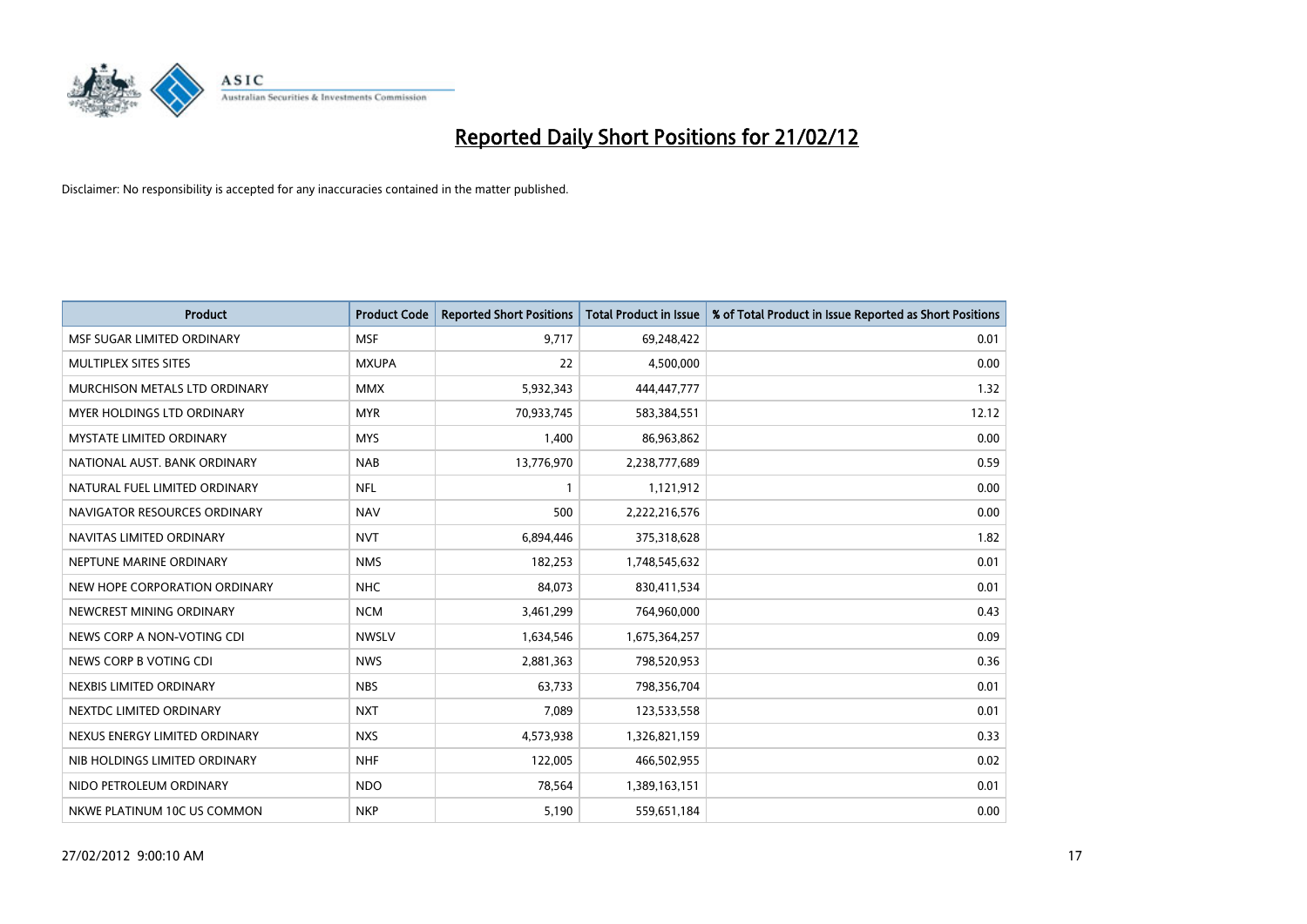

| <b>Product</b>                        | <b>Product Code</b> | <b>Reported Short Positions</b> | <b>Total Product in Issue</b> | % of Total Product in Issue Reported as Short Positions |
|---------------------------------------|---------------------|---------------------------------|-------------------------------|---------------------------------------------------------|
| NOBLE MINERAL RES ORDINARY            | <b>NMG</b>          | 2,731,521                       | 529,620,653                   | 0.52                                                    |
| NORTHERN IRON LTD ORDINARY            | <b>NFE</b>          | 1,208,318                       | 369,980,113                   | 0.32                                                    |
| NORTHERN STAR ORDINARY                | <b>NST</b>          | 423,142                         | 352,170,706                   | 0.12                                                    |
| NRW HOLDINGS LIMITED ORDINARY         | <b>NWH</b>          | 370,097                         | 278,888,011                   | 0.14                                                    |
| NUCOAL RESOURCES LTD ORDINARY         | <b>NCR</b>          | 25,133                          | 650,849,359                   | 0.00                                                    |
| NUFARM LIMITED ORDINARY               | <b>NUF</b>          | 4,070,821                       | 262,018,057                   | 1.57                                                    |
| OAKTON LIMITED ORDINARY               | <b>OKN</b>          | 882,414                         | 93,800,235                    | 0.94                                                    |
| OCEANAGOLD CORP. CHESS DEPOSITARY INT | <b>OGC</b>          | 896.707                         | 262,741,602                   | 0.33                                                    |
| OCEANIA CAPITAL LTD ORDINARY          | <b>OCP</b>          | 2,500                           | 25,677,757                    | 0.01                                                    |
| OIL SEARCH LTD ORDINARY               | OSH                 | 7,611,598                       | 1,325,155,171                 | 0.55                                                    |
| OM HOLDINGS LIMITED ORDINARY          | <b>OMH</b>          | 5,737,974                       | 504,105,150                   | 1.15                                                    |
| <b>ONESTEEL LIMITED ORDINARY</b>      | OST                 | 80,037,613                      | 1,342,393,583                 | 5.96                                                    |
| ORICA LIMITED ORDINARY                | ORI                 | 4,990,924                       | 365,007,037                   | 1.38                                                    |
| ORIGIN ENERGY ORDINARY                | <b>ORG</b>          | 3,853,337                       | 1,086,171,696                 | 0.34                                                    |
| OROCOBRE LIMITED ORDINARY             | <b>ORE</b>          | 78,763                          | 103,195,029                   | 0.07                                                    |
| OROTONGROUP LIMITED ORDINARY          | ORL                 | 85,935                          | 40,880,902                    | 0.21                                                    |
| OTTO ENERGY LIMITED ORDINARY          | OEL                 | 109,204                         | 1,138,290,071                 | 0.01                                                    |
| <b>OZ MINERALS ORDINARY</b>           | OZL                 | 8,910,741                       | 314,821,850                   | 2.82                                                    |
| <b>PACIFIC BRANDS ORDINARY</b>        | <b>PBG</b>          | 6,874,476                       | 912,915,695                   | 0.75                                                    |
| PALADIN ENERGY LTD ORDINARY           | <b>PDN</b>          | 32,497,314                      | 835,645,290                   | 3.89                                                    |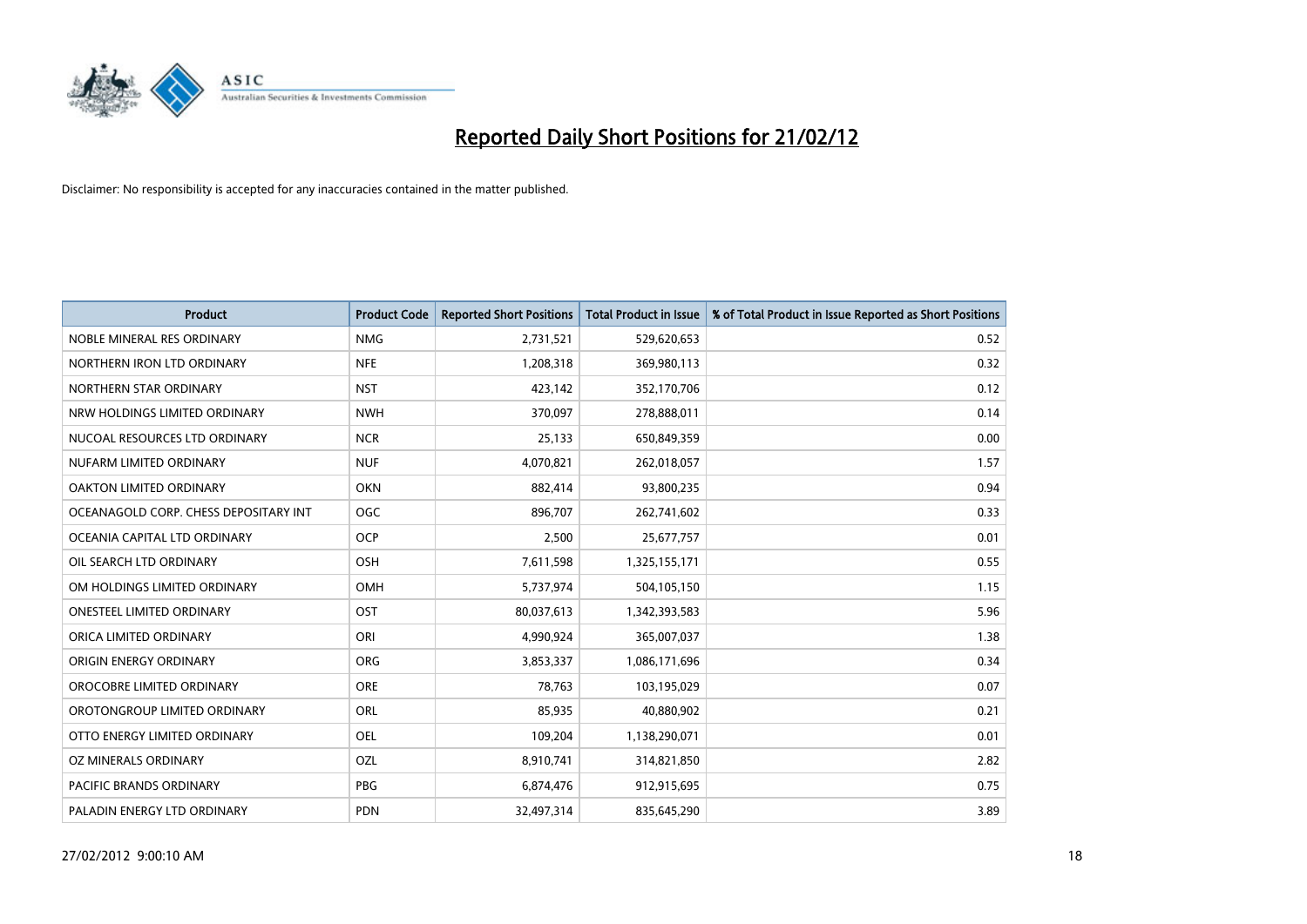

| <b>Product</b>                | <b>Product Code</b> | <b>Reported Short Positions</b> | <b>Total Product in Issue</b> | % of Total Product in Issue Reported as Short Positions |
|-------------------------------|---------------------|---------------------------------|-------------------------------|---------------------------------------------------------|
| PANAUST LIMITED ORDINARY      | <b>PNA</b>          | 11,703,456                      | 596,859,292                   | 1.96                                                    |
| PANORAMIC RESOURCES ORDINARY  | PAN                 | 1,191,654                       | 207,050,710                   | 0.57                                                    |
| PAPERLINX LIMITED ORDINARY    | <b>PPX</b>          | 11,431,893                      | 609,280,761                   | 1.88                                                    |
| PATTIES FOODS LTD ORDINARY    | PFL                 | $\mathbf{1}$                    | 138,989,223                   | 0.00                                                    |
| PEET LIMITED ORDINARY         | <b>PPC</b>          | 55,166                          | 320,170,604                   | 0.02                                                    |
| PENINSULA ENERGY LTD ORDINARY | <b>PEN</b>          | 6,632,484                       | 2,136,325,262                 | 0.31                                                    |
| PERILYA LIMITED ORDINARY      | <b>PEM</b>          | 107,167                         | 769,316,426                   | 0.01                                                    |
| PERPETUAL LIMITED ORDINARY    | PPT                 | 2,284,897                       | 41,980,678                    | 5.43                                                    |
| PERSEUS MINING LTD ORDINARY   | PRU                 | 4,341,806                       | 457,502,088                   | 0.95                                                    |
| PETSEC ENERGY ORDINARY        | <b>PSA</b>          | 223,332                         | 235,283,622                   | 0.09                                                    |
| PHARMAXIS LTD ORDINARY        | <b>PXS</b>          | 2,159,127                       | 305,890,989                   | 0.70                                                    |
| PHOTON GROUP LTD ORDINARY     | PGA                 | 250,510                         | 1,540,886,866                 | 0.02                                                    |
| PLATINUM ASSET ORDINARY       | <b>PTM</b>          | 8,168,140                       | 561,347,878                   | 1.45                                                    |
| PLATINUM AUSTRALIA ORDINARY   | <b>PLA</b>          | 1,360,765                       | 498,718,043                   | 0.27                                                    |
| PLATINUM CAPITAL LTD ORDINARY | <b>PMC</b>          | $\mathbf{1}$                    | 165,756,878                   | 0.00                                                    |
| PMI GOLD CORP CDI 1:1         | <b>PVM</b>          | 26,015                          | 56,771,872                    | 0.05                                                    |
| PMP LIMITED ORDINARY          | <b>PMP</b>          | 29,265                          | 326,543,596                   | 0.01                                                    |
| PORT BOUVARD LIMITED ORDINARY | <b>PBD</b>          | 6,754                           | 593,868,295                   | 0.00                                                    |
| PREMIER INVESTMENTS ORDINARY  | <b>PMV</b>          | 589,915                         | 155,062,831                   | 0.36                                                    |
| PRIMA BIOMED LTD ORDINARY     | <b>PRR</b>          | 5,953,442                       | 1,064,563,388                 | 0.56                                                    |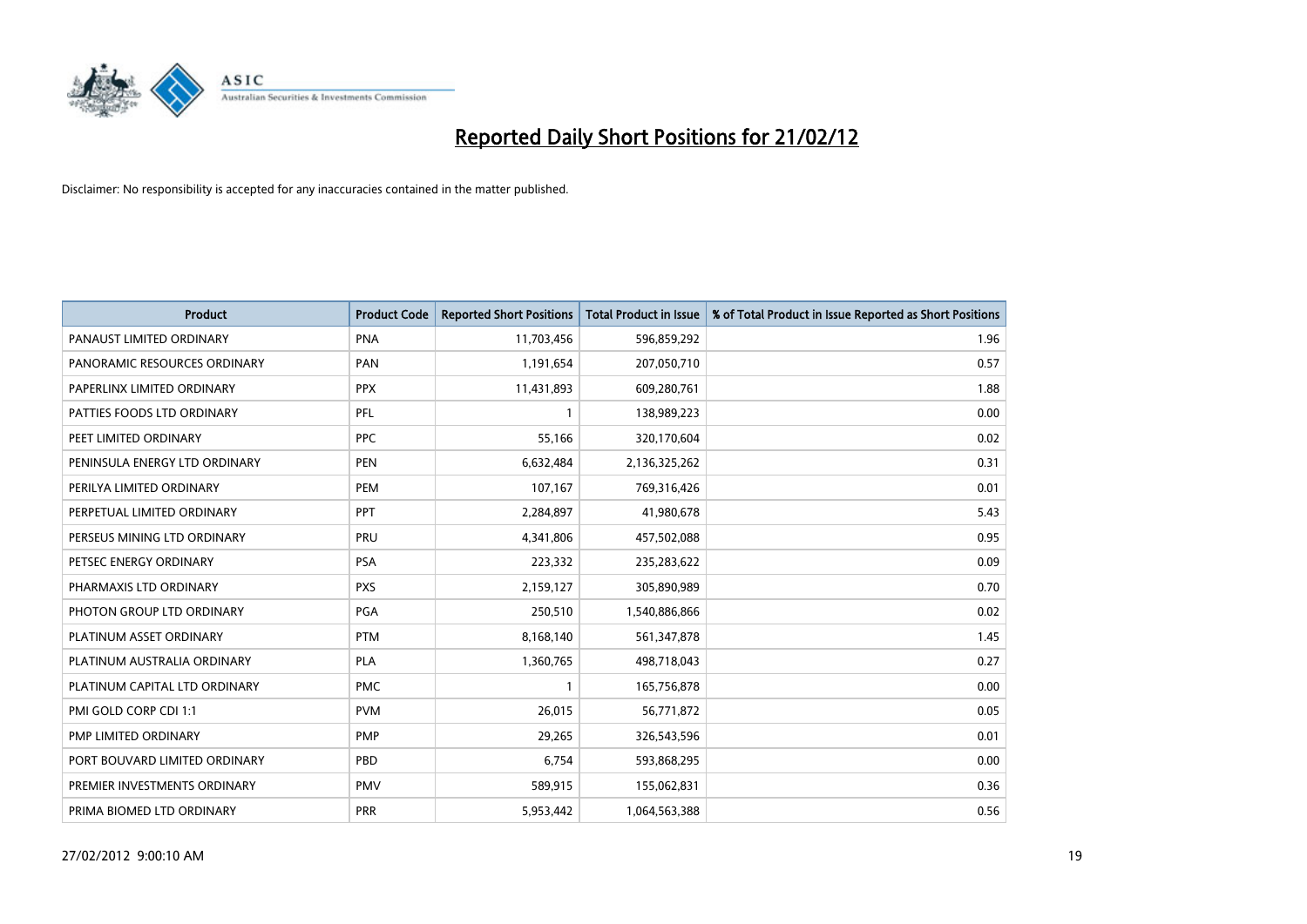

| <b>Product</b>                      | <b>Product Code</b> | <b>Reported Short Positions</b> | <b>Total Product in Issue</b> | % of Total Product in Issue Reported as Short Positions |
|-------------------------------------|---------------------|---------------------------------|-------------------------------|---------------------------------------------------------|
| PRIMARY HEALTH CARE ORDINARY        | <b>PRY</b>          | 10,489,328                      | 500,386,679                   | 2.09                                                    |
| PRIME MEDIA GRP LTD ORDINARY        | <b>PRT</b>          | $\overline{2}$                  | 366,330,303                   | 0.00                                                    |
| PRIMEAG AUSTRALIA ORDINARY          | PAG                 | 18,797                          | 266,394,444                   | 0.01                                                    |
| PROGEN PHARMACEUTIC ORDINARY        | <b>PGL</b>          | 151,596                         | 24,709,097                    | 0.61                                                    |
| PROGRAMMED ORDINARY                 | <b>PRG</b>          | 529,077                         | 118,173,778                   | 0.43                                                    |
| <b>PSIVIDA CORP CDI 1:1</b>         | <b>PVA</b>          | 6,878                           | 8,961,741                     | 0.08                                                    |
| <b>QANTAS AIRWAYS ORDINARY</b>      | QAN                 | 37,298,184                      | 2,265,123,620                 | 1.65                                                    |
| OBE INSURANCE GROUP ORDINARY        | <b>OBE</b>          | 19,381,816                      | 1,115,545,692                 | 1.71                                                    |
| OR NATIONAL LIMITED ORDINARY        | <b>ORN</b>          | 16,171,013                      | 2,440,000,000                 | 0.66                                                    |
| ORXPHARMA LTD ORDINARY              | <b>QRX</b>          | 617,765                         | 144,431,648                   | 0.42                                                    |
| <b>QUBE LOGISTICS HLDG ORDINARY</b> | QUB                 | 4,269,833                       | 889,404,644                   | 0.48                                                    |
| RAMELIUS RESOURCES ORDINARY         | <b>RMS</b>          | 670,932                         | 335,775,519                   | 0.19                                                    |
| RAMSAY HEALTH CARE ORDINARY         | <b>RHC</b>          | 1,602,145                       | 202,081,252                   | 0.75                                                    |
| <b>RCR TOMLINSON ORDINARY</b>       | <b>RCR</b>          | 82,111                          | 133,525,516                   | 0.06                                                    |
| <b>REA GROUP ORDINARY</b>           | <b>REA</b>          | 342,415                         | 131,714,699                   | 0.25                                                    |
| <b>RECKON LIMITED ORDINARY</b>      | <b>RKN</b>          | 852,312                         | 132,839,672                   | 0.65                                                    |
| <b>RED 5 LIMITED ORDINARY</b>       | RED                 | 56,333                          | 128,412,536                   | 0.05                                                    |
| <b>RED FORK ENERGY ORDINARY</b>     | <b>RFE</b>          | 81,935                          | 310,229,853                   | 0.02                                                    |
| REDBANK ENERGY LTD ORDINARY         | <b>AEI</b>          | 19                              | 786,287                       | 0.00                                                    |
| REED RESOURCES LTD ORDINARY         | <b>RDR</b>          | 268,204                         | 264,742,501                   | 0.10                                                    |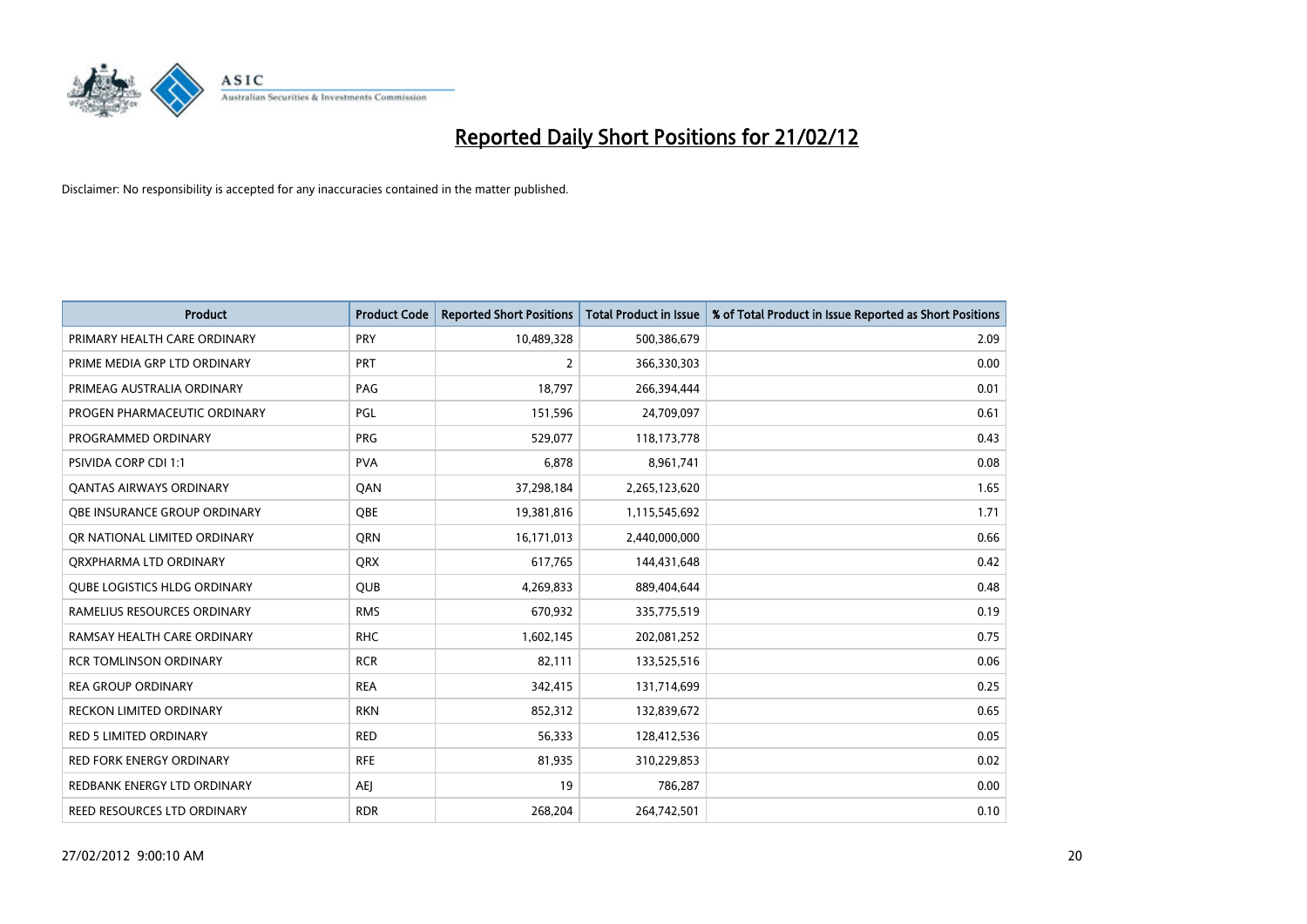

| <b>Product</b>                      | <b>Product Code</b> | <b>Reported Short Positions</b> | <b>Total Product in Issue</b> | % of Total Product in Issue Reported as Short Positions |
|-------------------------------------|---------------------|---------------------------------|-------------------------------|---------------------------------------------------------|
| <b>REGIS RESOURCES ORDINARY</b>     | <b>RRL</b>          | 2,321,090                       | 439,105,092                   | 0.51                                                    |
| RESMED INC CDI 10:1                 | <b>RMD</b>          | 7,595,786                       | 1,556,242,300                 | 0.49                                                    |
| <b>RESOLUTE MINING ORDINARY</b>     | <b>RSG</b>          | 2,021,389                       | 655,620,461                   | 0.30                                                    |
| RESOURCE AND INVEST. ORDINARY       | <b>RNI</b>          | 250,000                         | 124,984,308                   | 0.20                                                    |
| <b>RESOURCE GENERATION ORDINARY</b> | <b>RES</b>          | 173,670                         | 262,895,652                   | 0.06                                                    |
| <b>RETAIL FOOD GROUP ORDINARY</b>   | <b>RFG</b>          | 40                              | 108,229,282                   | 0.00                                                    |
| REVERSE CORP LIMITED ORDINARY       | <b>REF</b>          | 26,041                          | 92,382,175                    | 0.03                                                    |
| REX MINERALS LIMITED ORDINARY       | <b>RXM</b>          | 914,979                         | 153,635,519                   | 0.59                                                    |
| <b>RHG LIMITED ORDINARY</b>         | <b>RHG</b>          | 31,776                          | 308,483,177                   | 0.01                                                    |
| <b>RIALTO ENERGY ORDINARY</b>       | <b>RIA</b>          | 22,560,161                      | 431,256,264                   | 5.23                                                    |
| RIO TINTO LIMITED ORDINARY          | <b>RIO</b>          | 22,844,511                      | 435,758,720                   | 5.22                                                    |
| <b>RIVERCITY MOTORWAY STAPLED</b>   | <b>RCY</b>          | 132,000                         | 957,010,115                   | 0.01                                                    |
| ROC OIL COMPANY ORDINARY            | <b>ROC</b>          | 1,811,922                       | 682,506,352                   | 0.27                                                    |
| ROYAL WOLF HOLDINGS ORDINARY        | <b>RWH</b>          | 60,000                          | 100,387,052                   | 0.06                                                    |
| SAI GLOBAL LIMITED ORDINARY         | SAI                 | 1,919,359                       | 202,365,305                   | 0.95                                                    |
| SALMAT LIMITED ORDINARY             | <b>SLM</b>          | 435,841                         | 159,802,174                   | 0.27                                                    |
| SAMSON OIL & GAS LTD ORDINARY       | SSN                 | 2,189,336                       | 1,751,362,420                 | 0.12                                                    |
| SANDFIRE RESOURCES ORDINARY         | <b>SFR</b>          | 1,872,990                       | 151,063,635                   | 1.23                                                    |
| SANTOS LTD ORDINARY                 | <b>STO</b>          | 14,113,842                      | 942,270,040                   | 1.50                                                    |
| SARACEN MINERAL ORDINARY            | SAR                 | 250,032                         | 593,993,240                   | 0.04                                                    |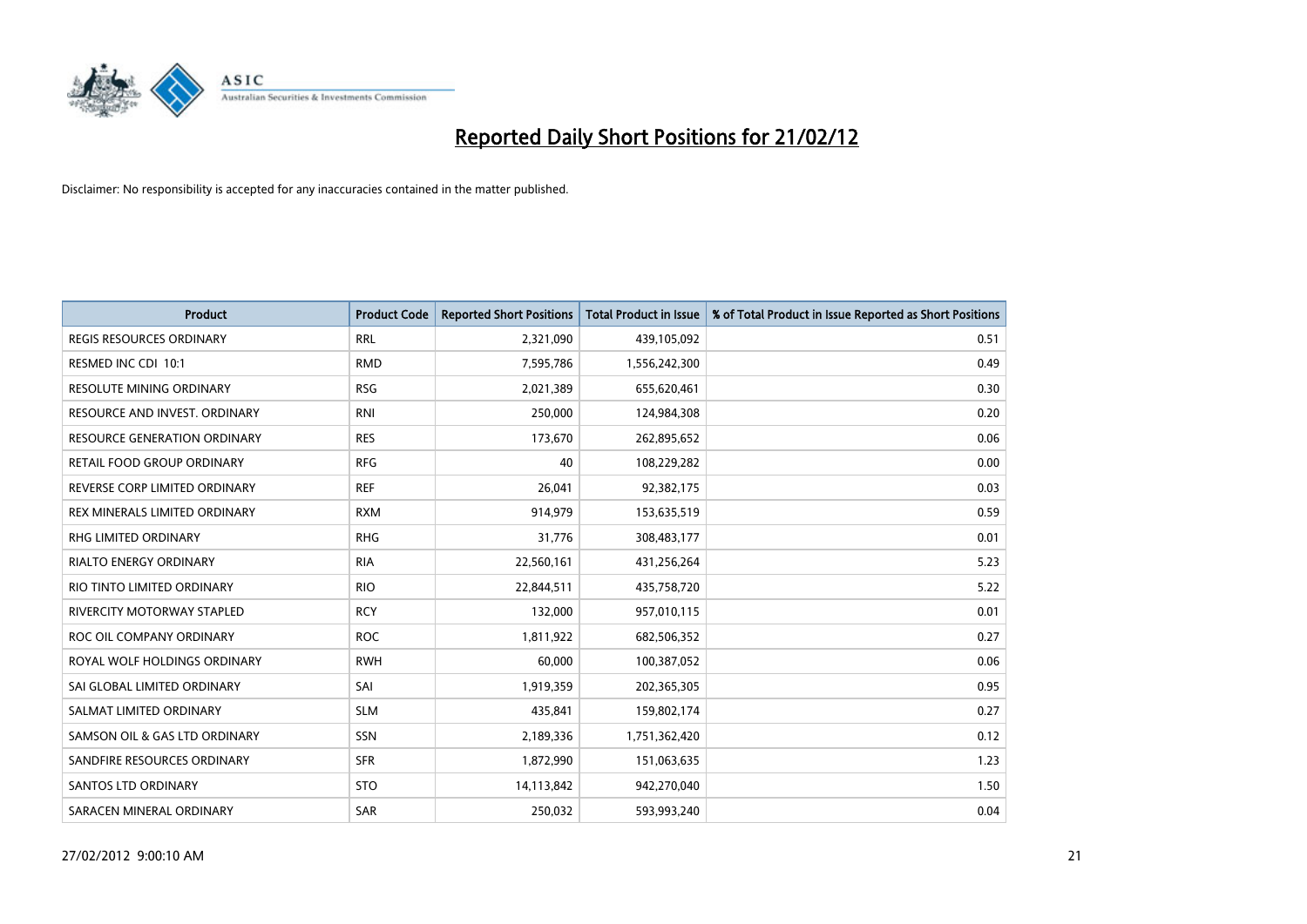

| <b>Product</b>                           | <b>Product Code</b> | <b>Reported Short Positions</b> | <b>Total Product in Issue</b> | % of Total Product in Issue Reported as Short Positions |
|------------------------------------------|---------------------|---------------------------------|-------------------------------|---------------------------------------------------------|
| SEDGMAN LIMITED ORDINARY                 | <b>SDM</b>          | 236,676                         | 212,215,619                   | 0.11                                                    |
| SEEK LIMITED ORDINARY                    | <b>SEK</b>          | 23,486,633                      | 337,101,307                   | 6.94                                                    |
| SENETAS CORPORATION ORDINARY             | <b>SEN</b>          | 756,999                         | 463,105,195                   | 0.16                                                    |
| SENEX ENERGY LIMITED ORDINARY            | SXY                 | 752,168                         | 923,797,416                   | 0.08                                                    |
| SERVCORP LIMITED ORDINARY                | SRV                 | 26,183                          | 98,440,807                    | 0.03                                                    |
| SERVICE STREAM ORDINARY                  | SSM                 | 336,861                         | 283,418,867                   | 0.12                                                    |
| SEVEN GROUP HOLDINGS ORDINARY            | <b>SVW</b>          | 546,286                         | 306,410,281                   | 0.17                                                    |
| SEVEN WEST MEDIA LTD ORDINARY            | SWM                 | 6,441,045                       | 645,719,542                   | 1.00                                                    |
| SIGMA PHARMACEUTICAL ORDINARY            | <b>SIP</b>          | 13,701,173                      | 1,178,626,572                 | 1.17                                                    |
| SILEX SYSTEMS ORDINARY                   | <b>SLX</b>          | 588,755                         | 170,133,997                   | 0.35                                                    |
| SILVER LAKE RESOURCE ORDINARY            | <b>SLR</b>          | 278,783                         | 220,264,064                   | 0.12                                                    |
| SIMS METAL MGMT LTD ORDINARY             | SGM                 | 5,847,742                       | 205,851,182                   | 2.83                                                    |
| SINGAPORE TELECOMM. CHESS DEPOSITARY INT | SGT                 | 8,987,319                       | 183,608,625                   | 4.88                                                    |
| SIRIUS RESOURCES NL ORDINARY             | <b>SIR</b>          | 82,500                          | 150,934,586                   | 0.05                                                    |
| SIRTEX MEDICAL ORDINARY                  | <b>SRX</b>          | 1,340                           | 55,768,136                    | 0.00                                                    |
| SKILLED GROUP LTD ORDINARY               | <b>SKE</b>          | 70,721                          | 233,487,276                   | 0.02                                                    |
| SKY CITY ENTERTAIN. ORDINARY             | <b>SKC</b>          | 1,547                           | 576,958,340                   | 0.00                                                    |
| SMS MANAGEMENT, ORDINARY                 | <b>SMX</b>          | 625,759                         | 68,290,180                    | 0.90                                                    |
| SONIC HEALTHCARE ORDINARY                | SHL                 | 7,464,178                       | 389,969,875                   | 1.91                                                    |
| SOUL PATTINSON (W.H) ORDINARY            | SOL                 | 3,365                           | 239,395,320                   | 0.00                                                    |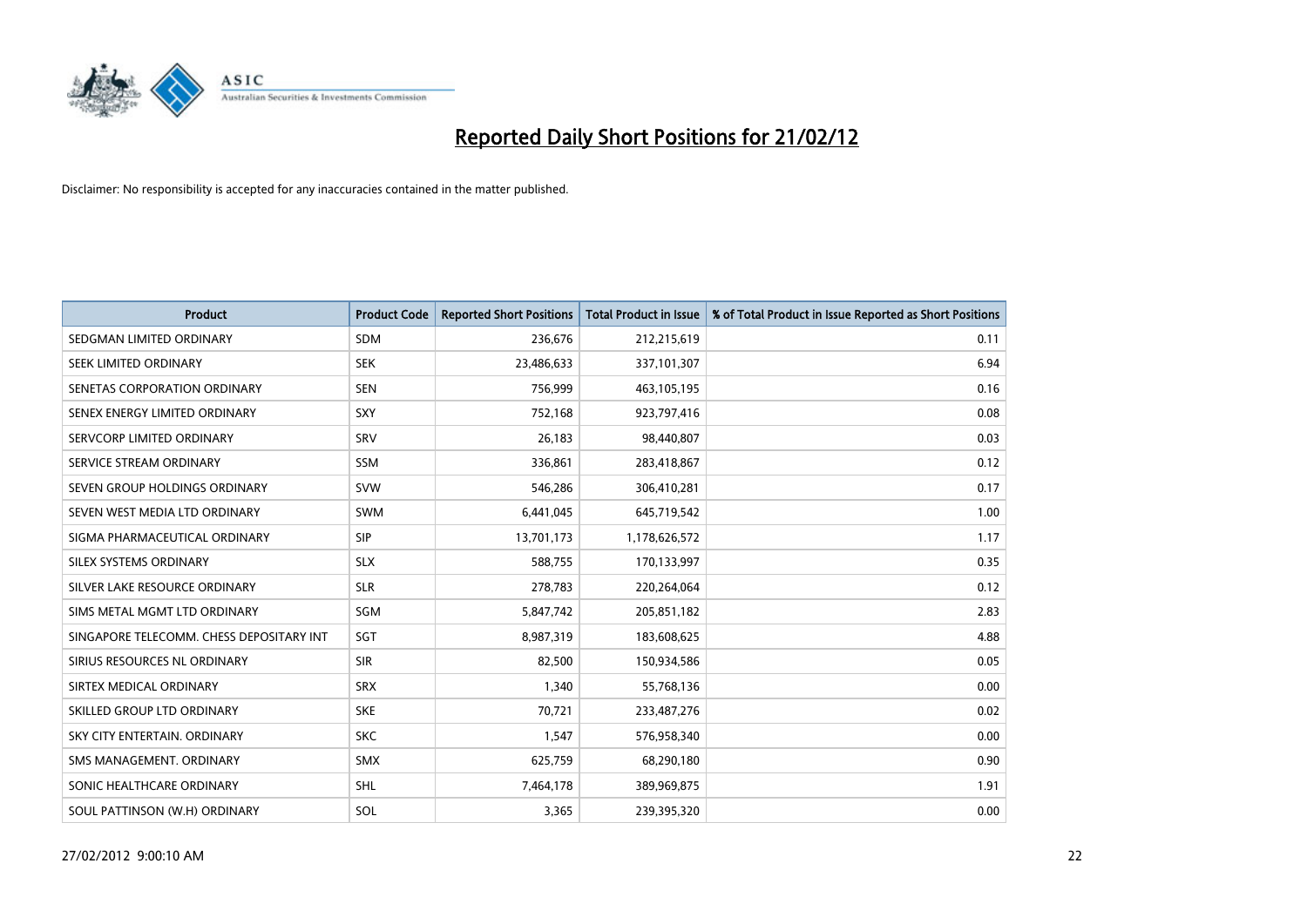

| <b>Product</b>                           | <b>Product Code</b> | <b>Reported Short Positions</b> | <b>Total Product in Issue</b> | % of Total Product in Issue Reported as Short Positions |
|------------------------------------------|---------------------|---------------------------------|-------------------------------|---------------------------------------------------------|
| SOUTH BOULDER MINES ORDINARY             | <b>STB</b>          | 128,555                         | 116,082,826                   | 0.10                                                    |
| SP AUSNET STAPLED SECURITIES             | <b>SPN</b>          | 2,670,059                       | 2,896,219,682                 | 0.09                                                    |
| SPARK INFRASTRUCTURE STAPLED NOTE & UNIT | SKI                 | 19,252,975                      | 1,326,734,264                 | 1.44                                                    |
| SPDR 200 FUND ETF UNITS                  | <b>STW</b>          | 8                               | 51,538,531                    | 0.00                                                    |
| SPECIALTY FASHION ORDINARY               | <b>SFH</b>          | 2,614,521                       | 192,086,121                   | 1.36                                                    |
| SPOTLESS GROUP LTD ORDINARY              | <b>SPT</b>          | 953,094                         | 265,454,407                   | 0.37                                                    |
| ST BARBARA LIMITED ORDINARY              | <b>SBM</b>          | 3,950,354                       | 325,615,389                   | 1.20                                                    |
| STANMORE COAL LTD ORDINARY               | <b>SMR</b>          | 17,231                          | 159,973,418                   | 0.01                                                    |
| STARPHARMA HOLDINGS ORDINARY             | SPL                 | 2,214,490                       | 280,732,451                   | 0.78                                                    |
| STH AMERICAN COR LTD ORDINARY            | SAY                 | 9,200                           | 257,785,604                   | 0.00                                                    |
| STHN CROSS MEDIA ORDINARY                | <b>SXL</b>          | 3,059,074                       | 705,766,444                   | 0.44                                                    |
| STOCKLAND UNITS/ORD STAPLED              | <b>SGP</b>          | 22,816,382                      | 2,316,449,153                 | 0.96                                                    |
| STRAITS RES LTD. ORDINARY                | SRQ                 | 500,793                         | 373,496,141                   | 0.13                                                    |
| STW COMMUNICATIONS ORDINARY              | SGN                 | 284,283                         | 362,798,351                   | 0.07                                                    |
| SUNCORP GROUP LTD ORDINARY               | <b>SUN</b>          | 12,887,978                      | 1,286,600,980                 | 0.97                                                    |
| SUNDANCE ENERGY ORDINARY                 | <b>SEA</b>          | 285,716                         | 277,098,474                   | 0.10                                                    |
| SUNDANCE RESOURCES ORDINARY              | <b>SDL</b>          | 9,369,555                       | 2,932,832,505                 | 0.31                                                    |
| SUNLAND GROUP LTD ORDINARY               | <b>SDG</b>          | 99,322                          | 201,578,526                   | 0.05                                                    |
| SUPER RET REP LTD ORDINARY               | <b>SUL</b>          | 2,924,134                       | 194,754,593                   | 1.49                                                    |
| <b>SWICK MINING ORDINARY</b>             | <b>SWK</b>          | 1,548                           | 237,024,970                   | 0.00                                                    |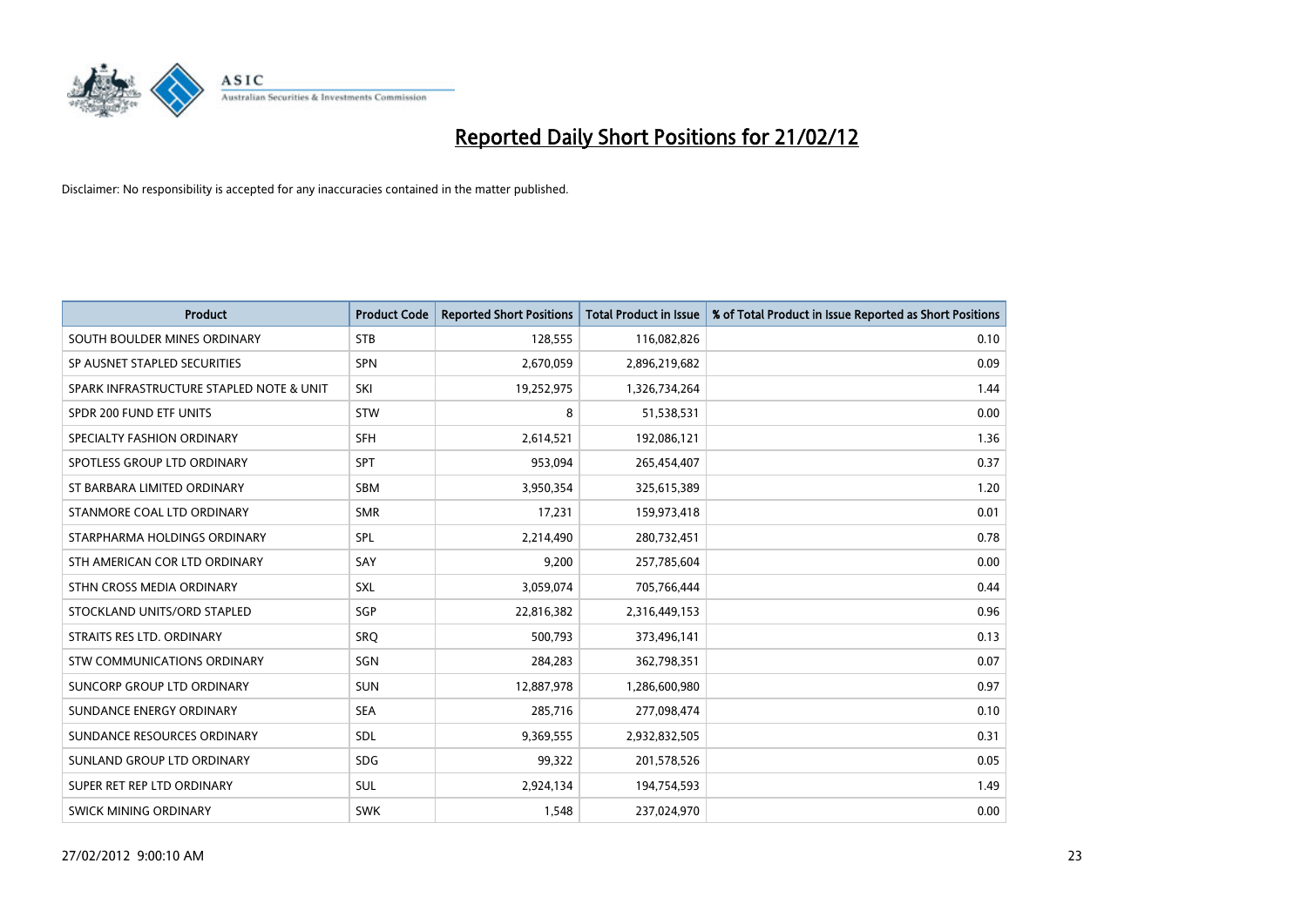

| <b>Product</b>                       | <b>Product Code</b> | <b>Reported Short Positions</b> | <b>Total Product in Issue</b> | % of Total Product in Issue Reported as Short Positions |
|--------------------------------------|---------------------|---------------------------------|-------------------------------|---------------------------------------------------------|
| SYD AIRPORT STAPLED US PROHIBIT.     | <b>SYD</b>          | 6,021,567                       | 1,861,210,782                 | 0.31                                                    |
| SYMEX HOLDINGS ORDINARY              | <b>SYM</b>          | 6,633                           | 191,593,493                   | 0.00                                                    |
| TABCORP HOLDINGS LTD ORDINARY        | <b>TAH</b>          | 7,691,000                       | 712,805,880                   | 1.08                                                    |
| <b>TALENT2 INTERNATION ORDINARY</b>  | <b>TWO</b>          | 5,708                           | 147,403,701                   | 0.00                                                    |
| TANAMI GOLD NL ORDINARY              | <b>TAM</b>          | 300,000                         | 260,997,677                   | 0.11                                                    |
| TANGIERS PETROLEUM ORDINARY          | <b>TPT</b>          | 1,135,000                       | 98,345,761                    | 1.15                                                    |
| TAP OIL LIMITED ORDINARY             | <b>TAP</b>          | 3,044,437                       | 240,995,311                   | 1.26                                                    |
| TASSAL GROUP LIMITED ORDINARY        | <b>TGR</b>          | 122,831                         | 146,304,404                   | 0.08                                                    |
| <b>TATTS GROUP LTD ORDINARY</b>      | <b>TTS</b>          | 14,022,250                      | 1,340,758,701                 | 1.05                                                    |
| TELECOM CORPORATION ORDINARY         | <b>TEL</b>          | 5,913,774                       | 1,925,427,596                 | 0.30                                                    |
| TELSTRA CORPORATION. ORDINARY        | <b>TLS</b>          | 74,540,779                      | 12,443,074,357                | 0.61                                                    |
| TEN NETWORK HOLDINGS ORDINARY        | <b>TEN</b>          | 55,392,137                      | 1,045,236,720                 | 5.31                                                    |
| TERANGA GOLD CORP CDI 1:1            | <b>TGZ</b>          | 121,682                         | 156,036,331                   | 0.06                                                    |
| TFS CORPORATION LTD ORDINARY         | <b>TFC</b>          | 84,096                          | 279,621,829                   | 0.03                                                    |
| THAKRAL HOLDINGS GRP ORDINARY/UNIT   | <b>THG</b>          | $\overline{2}$                  | 585,365,014                   | 0.00                                                    |
| THE REJECT SHOP ORDINARY             | <b>TRS</b>          | 1,714,382                       | 26,071,170                    | 6.55                                                    |
| THOR MINING PLC CHESS DEPOSITARY 1:1 | <b>THR</b>          | 2,307                           | 222,489,120                   | 0.00                                                    |
| THORN GROUP LIMITED ORDINARY         | <b>TGA</b>          | 83,042                          | 146,374,703                   | 0.05                                                    |
| <b>TIGER RESOURCES ORDINARY</b>      | <b>TGS</b>          | 2,797,717                       | 671,610,549                   | 0.40                                                    |
| <b>TISHMAN SPEYER UNITS</b>          | <b>TSO</b>          | 41,524                          | 338,440,904                   | 0.01                                                    |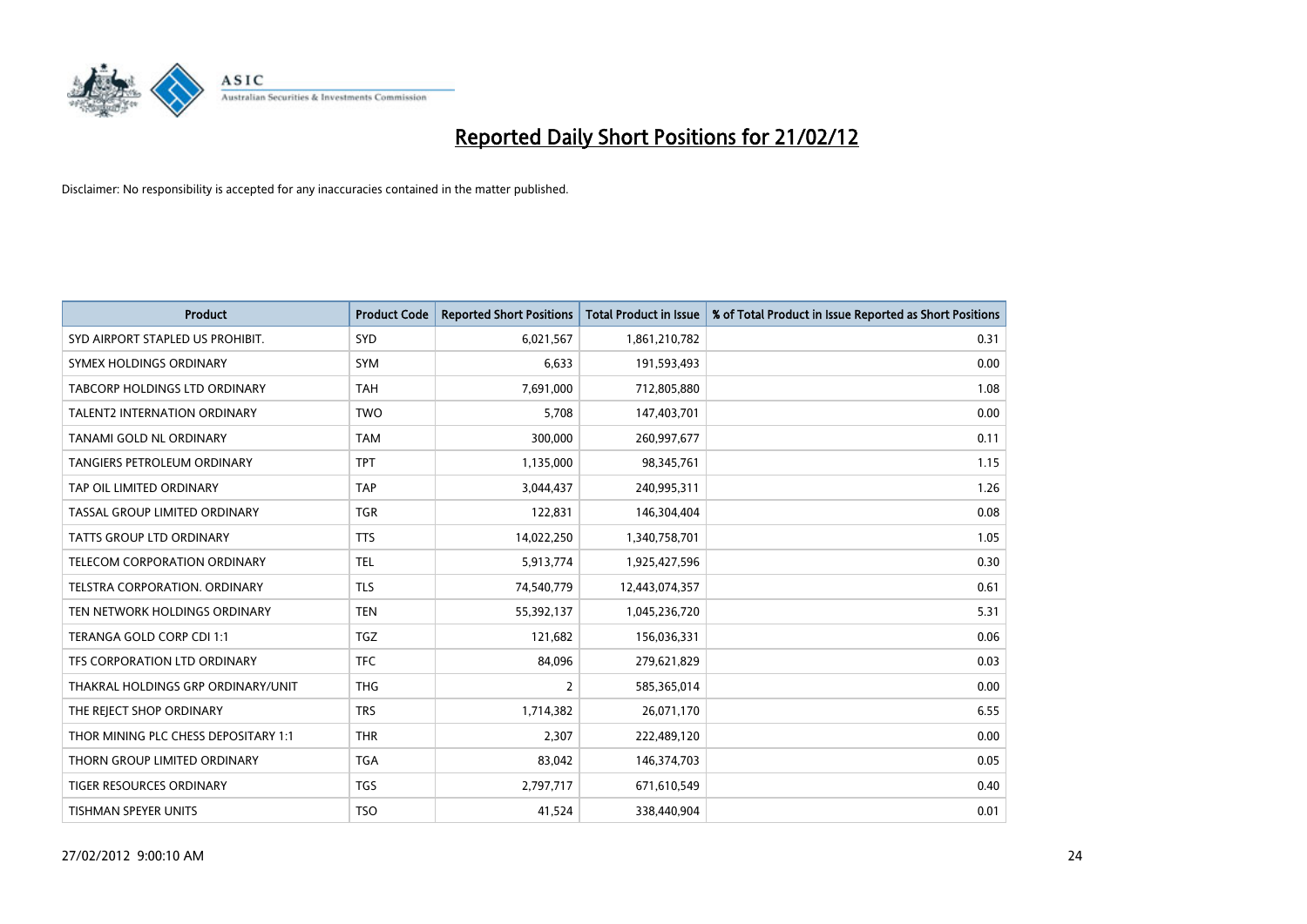

| <b>Product</b>                       | <b>Product Code</b> | <b>Reported Short Positions</b> | <b>Total Product in Issue</b> | % of Total Product in Issue Reported as Short Positions |
|--------------------------------------|---------------------|---------------------------------|-------------------------------|---------------------------------------------------------|
| TNG LIMITED ORDINARY                 | <b>TNG</b>          | 4,321                           | 344,611,705                   | 0.00                                                    |
| TOLL HOLDINGS LTD ORDINARY           | <b>TOL</b>          | 26,009,945                      | 717,133,875                   | 3.57                                                    |
| TORO ENERGY LIMITED ORDINARY         | <b>TOE</b>          | 35,404                          | 975,436,676                   | 0.00                                                    |
| TOWER LIMITED ORDINARY               | <b>TWR</b>          | 689,519                         | 266,371,322                   | 0.26                                                    |
| TOX FREE SOLUTIONS ORDINARY          | <b>TOX</b>          | 147,258                         | 111,130,608                   | 0.13                                                    |
| TPG TELECOM LIMITED ORDINARY         | <b>TPM</b>          | 2,632,511                       | 793,808,141                   | 0.31                                                    |
| TRADE ME GROUP ORDINARY              | <b>TME</b>          | 1,555                           | 395,745,510                   | 0.00                                                    |
| TRANSACTION LTD ORDINARY             | <b>TSN</b>          | 2,000,000                       | 1,780,064,679                 | 0.11                                                    |
| <b>TRANSFIELD SERVICES ORDINARY</b>  | <b>TSE</b>          | 3,042,009                       | 544,587,035                   | 0.58                                                    |
| TRANSPACIFIC INDUST, ORDINARY        | <b>TPI</b>          | 5,541,842                       | 1,578,209,025                 | 0.35                                                    |
| TRANSURBAN GROUP TRIPLE STAPLED SEC. | <b>TCL</b>          | 6,876,585                       | 1,458,321,112                 | 0.45                                                    |
| TREASURY WINE ESTATE ORDINARY        | <b>TWE</b>          | 19,436,496                      | 647,227,144                   | 3.01                                                    |
| TRINITY GROUP STAPLED SECURITIES     | <b>TCO</b>          | 3,419                           | 193,235,631                   | 0.00                                                    |
| TROY RESOURCES LTD ORDINARY          | <b>TRY</b>          | 445,104                         | 88,879,149                    | 0.49                                                    |
| UGL LIMITED ORDINARY                 | UGL                 | 4,481,726                       | 166,315,038                   | 2.69                                                    |
| UNILIFE CORPORATION CDI 6:1          | <b>UNS</b>          | 211,168                         | 266,559,954                   | 0.07                                                    |
| UXC LIMITED ORDINARY                 | <b>UXC</b>          | 1,180                           | 304,995,791                   | 0.00                                                    |
| <b>VDM GROUP LIMITED ORDINARY</b>    | <b>VMG</b>          | 11,116                          | 933,552,767                   | 0.00                                                    |
| <b>VENTNOR RES LTD ORDINARY</b>      | <b>VRX</b>          | 1,638                           | 51,241,530                    | 0.00                                                    |
| <b>VENTURE MINERALS ORDINARY</b>     | <b>VMS</b>          | 284,422                         | 231,168,592                   | 0.12                                                    |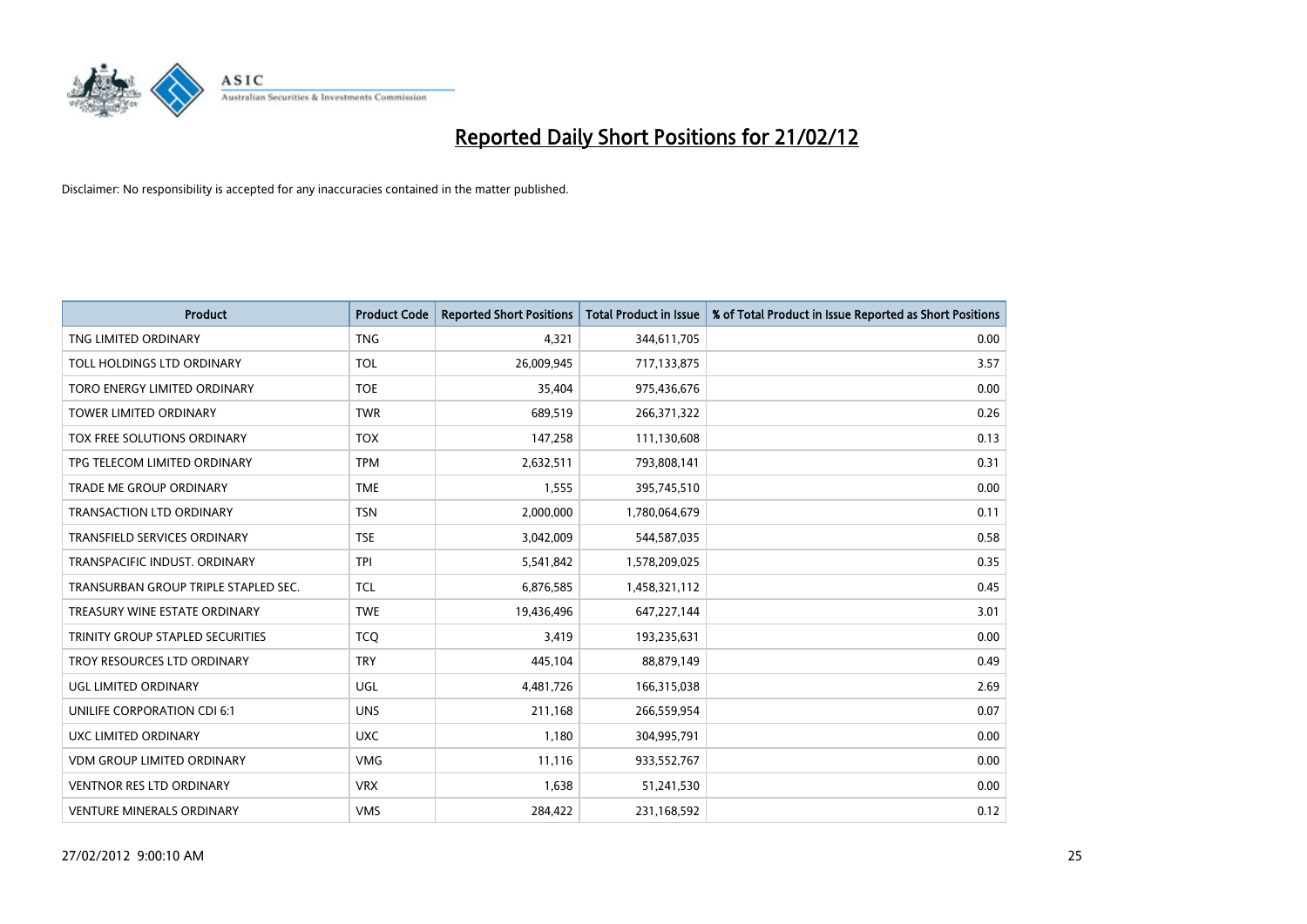

| <b>Product</b>                         | <b>Product Code</b> | <b>Reported Short Positions</b> | <b>Total Product in Issue</b> | % of Total Product in Issue Reported as Short Positions |
|----------------------------------------|---------------------|---------------------------------|-------------------------------|---------------------------------------------------------|
| <b>VIEW RESOURCES LTD ORDINARY</b>     | <b>VRE</b>          | 1,760                           | 881,953,670                   | 0.00                                                    |
| <b>VIRGIN AUS HLDG LTD ORDINARY</b>    | <b>VAH</b>          | 18,870,156                      | 2,210,197,600                 | 0.84                                                    |
| <b>VITA GROUP LTD ORDINARY</b>         | <b>VTG</b>          | 75,190                          | 142,499,800                   | 0.05                                                    |
| VITERRA INC CDI 1:1                    | <b>VTA</b>          | 3,828                           | 68,629,939                    | 0.01                                                    |
| <b>VNGD AUS LARGE ETF UNITS</b>        | <b>VLC</b>          | 10,000                          | 160,001                       | 6.25                                                    |
| <b>WATPAC LIMITED ORDINARY</b>         | <b>WTP</b>          | 16,547                          | 184,594,526                   | 0.00                                                    |
| <b>WDS LIMITED ORDINARY</b>            | <b>WDS</b>          | 730                             | 144,740,614                   | 0.00                                                    |
| WEBJET LIMITED ORDINARY                | <b>WEB</b>          | 72,808                          | 72,672,806                    | 0.10                                                    |
| <b>WESFARMERS LIMITED ORDINARY</b>     | <b>WES</b>          | 34,175,858                      | 1,006,470,808                 | 3.39                                                    |
| WESFARMERS LIMITED PARTIALLY PROTECTED | <b>WESN</b>         | 3,666,465                       | 150,601,354                   | 2.44                                                    |
| <b>WESTERN AREAS NL ORDINARY</b>       | <b>WSA</b>          | 7,826,449                       | 179,735,899                   | 4.34                                                    |
| WESTERN DESERT RES. ORDINARY           | <b>WDR</b>          | 948                             | 208,594,203                   | 0.00                                                    |
| WESTFIELD GROUP ORD/UNIT STAPLED SEC   | <b>WDC</b>          | 16, 161, 324                    | 2,308,988,539                 | 0.68                                                    |
| WESTFIELD RETAIL TST UNIT STAPLED      | <b>WRT</b>          | 38,361,501                      | 3,054,166,195                 | 1.25                                                    |
| <b>WESTPAC BANKING CORP ORDINARY</b>   | <b>WBC</b>          | 57,499,644                      | 3,054,112,247                 | 1.83                                                    |
| WHITE ENERGY COMPANY ORDINARY          | <b>WEC</b>          | 3,260,508                       | 316,104,241                   | 1.04                                                    |
| WHITEHAVEN COAL ORDINARY               | <b>WHC</b>          | 7,243,312                       | 496,245,083                   | 1.46                                                    |
| WHK GROUP LIMITED ORDINARY             | <b>WHG</b>          | 34,754                          | 265,200,652                   | 0.01                                                    |
| <b>WILDHORSE ENERGY ORDINARY</b>       | <b>WHE</b>          | 26,413                          | 250,928,627                   | 0.01                                                    |
| WINDIMURRA VANADIUM ORDINARY           | <b>WVL</b>          | 163,685                         | 154,278,674                   | 0.11                                                    |